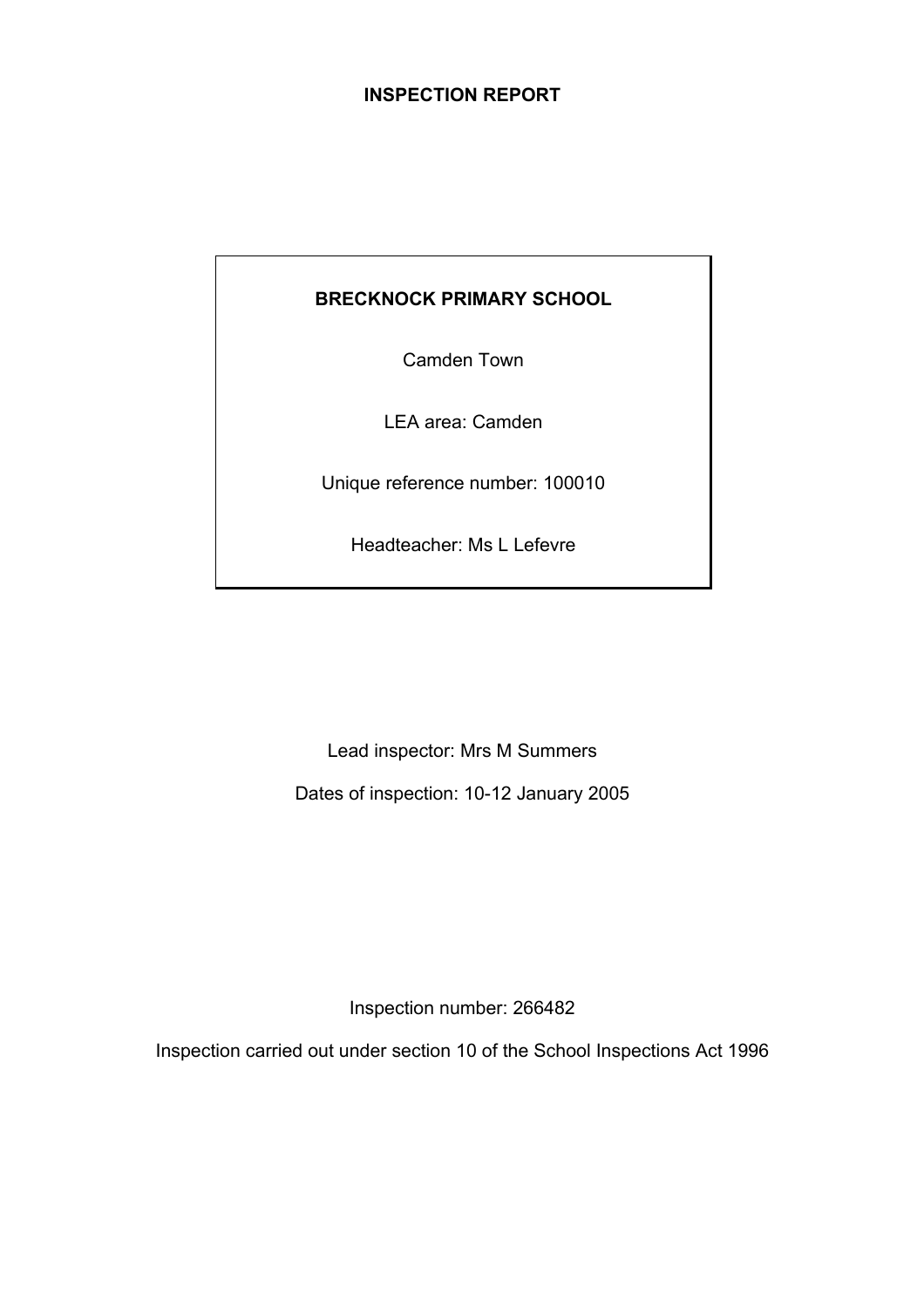#### © Crown copyright 2005

This report may be reproduced in whole or in part for non-commercial educational purposes, provided that all extracts quoted are reproduced verbatim without adaptation and on condition that the source and date thereof are stated.

Further copies of this report are obtainable from the school. Under the School Inspections Act 1996, the school must provide a copy of this report and/or its summary free of charge to certain categories of people. A charge not exceeding the full cost of reproduction may be made for any other copies supplied.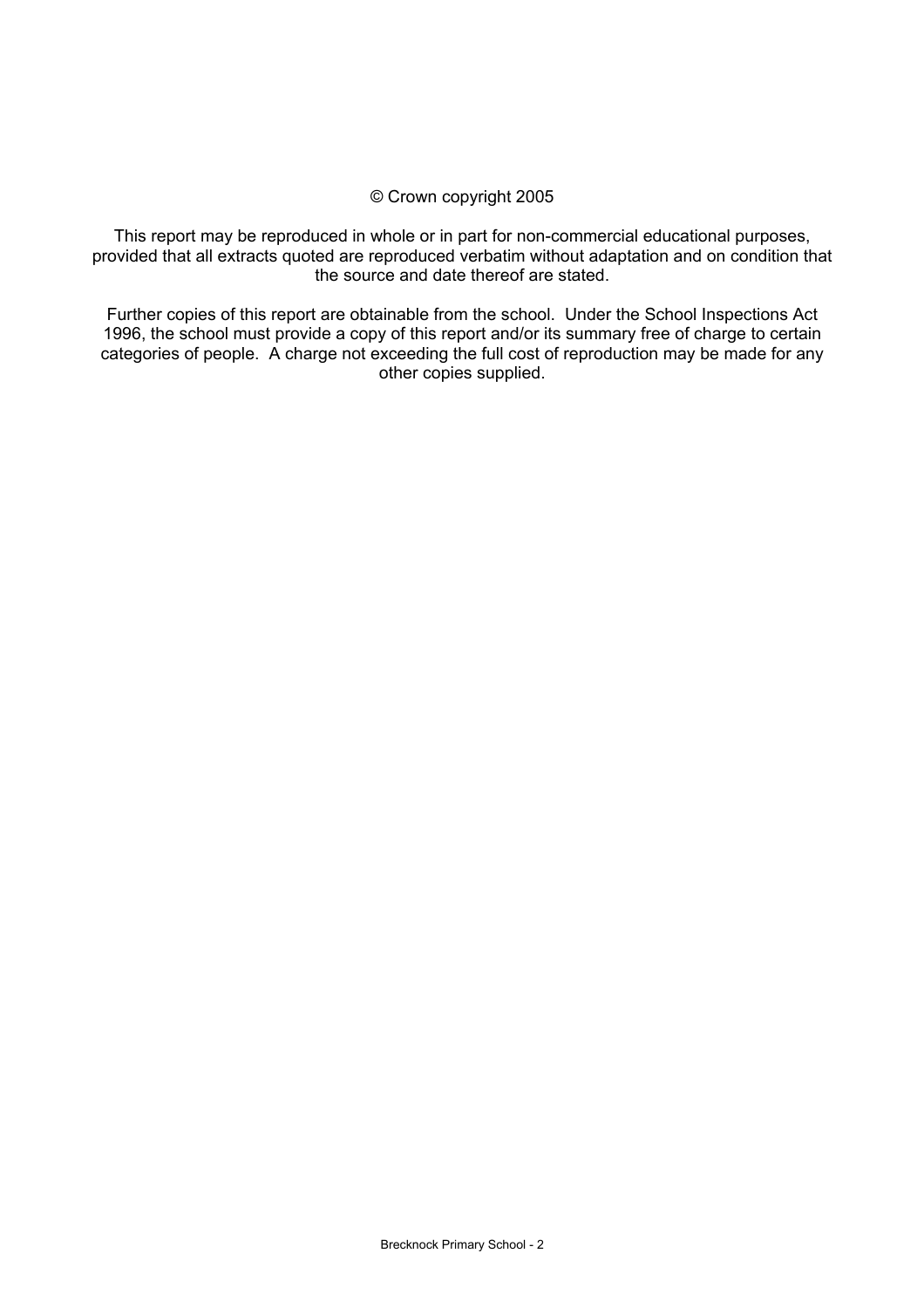# **INFORMATION ABOUT THE SCHOOL**

| Type of school:              | Primary            |
|------------------------------|--------------------|
| School category:             | Community          |
| Age range of pupils:         | $3 - 11$           |
| Gender of pupils:            | Mixed              |
| Number on roll:              | 328                |
| School address:              | York Way<br>London |
| Postcode:                    | <b>N7 9QE</b>      |
| Telephone number:            | 020 7485 6334      |
| Fax number:                  | 020 7424 0110      |
| Appropriate authority:       | Governing body     |
| Name of chair of governors:  | Mr B Orekan        |
| Date of previous inspection: | 22 March 1999      |

# **CHARACTERISTICS OF THE SCHOOL**

This large school caters for 328 pupils between three and eleven years of age. Forty-four children attend the nursery, 29 full-time and 15 part-time. The school serves an area of considerable poverty and disadvantage. Most pupils come from surrounding housing estates, where crime levels are high. Pupils face many barriers to their learning, from those who come from very turbulent backgrounds to others who have recently arrived in the country from areas of conflict overseas. A few pupils come from more socially and economically advantaged families. More than half the pupils in the school are entitled to free school meals, a figure which is much greater than in most schools. About a quarter either begin or leave the school at times other than normal admission or leaving times. This is much higher than in most schools and presents a significant challenge to the school. Many different ethnic groups are represented. The largest group is of white British pupils and there are also large numbers of Bangladeshi and Black African pupils. Most other ethnic groups are represented in smaller numbers. More than half the pupils speak English as an additional language and a quarter are in the very early stages of learning English. There are far more pupils with special educational needs than in most schools and the percentage of pupils having a statement of special educational need is above average. Their needs are varied, from pupils with dyslexia to those who have emotional and behavioural difficulties. Most pupils start school at levels which are well below those expected for their age. Levels of communication, language and literacy are often very low.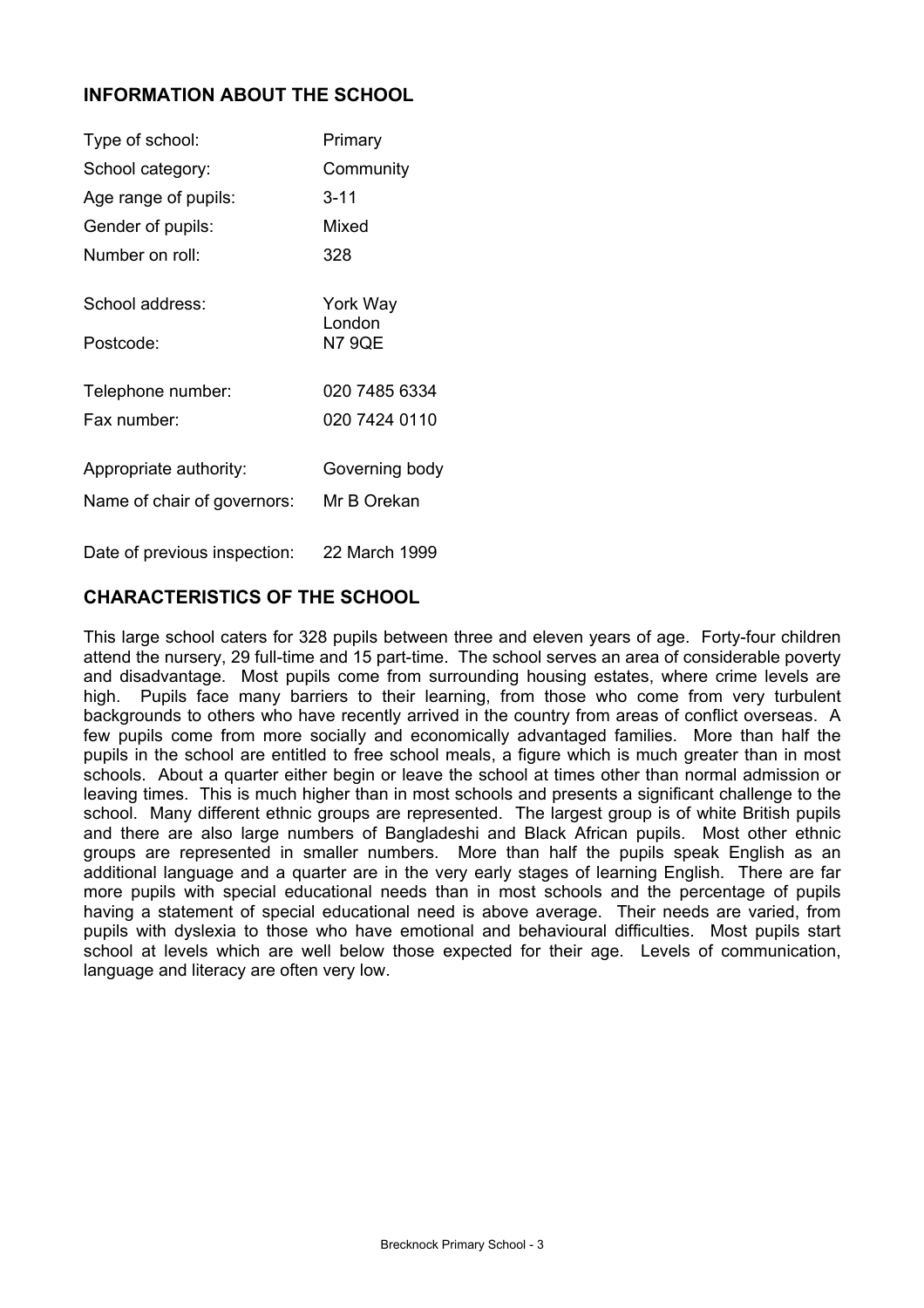# **INFORMATION ABOUT THE INSPECTION TEAM**

| Members of the inspection team |                      | <b>Subject responsibilities</b> |                                                                                                     |
|--------------------------------|----------------------|---------------------------------|-----------------------------------------------------------------------------------------------------|
| 25455                          | <b>Mary Summers</b>  | Lead inspector                  | Religious Education.                                                                                |
| 9502                           | Rosalind Hall        | Lay inspector                   |                                                                                                     |
| 33118                          | Angela Konarzewski   | Team inspector                  | Information<br>and<br>communication<br>technology, Art and design, Design<br>and technology, Music. |
| 23805                          | Margaret Lygoe       | Team inspector                  | English, Foundation Stage.                                                                          |
| 25787                          | <b>Edmond Morris</b> | Team inspector                  | Mathematics, Physical Education,<br>Special educational needs.                                      |
| 33964                          | Karyn Ray            | Team inspector                  | History,<br>Science,<br>Geography,<br>English as an additional language                             |

The inspection contractor was:

ICP

 360 Lee Valley Technopark Ashley Road London N7 9LN

Any concerns or complaints about the inspection or the report should be made initially to the inspection contractor. The procedures are set out in the leaflet *'Complaining about Ofsted Inspections'*, which is available from Ofsted Publications Centre (telephone 07002 637833) or Ofsted's website (www.ofsted.gov.uk).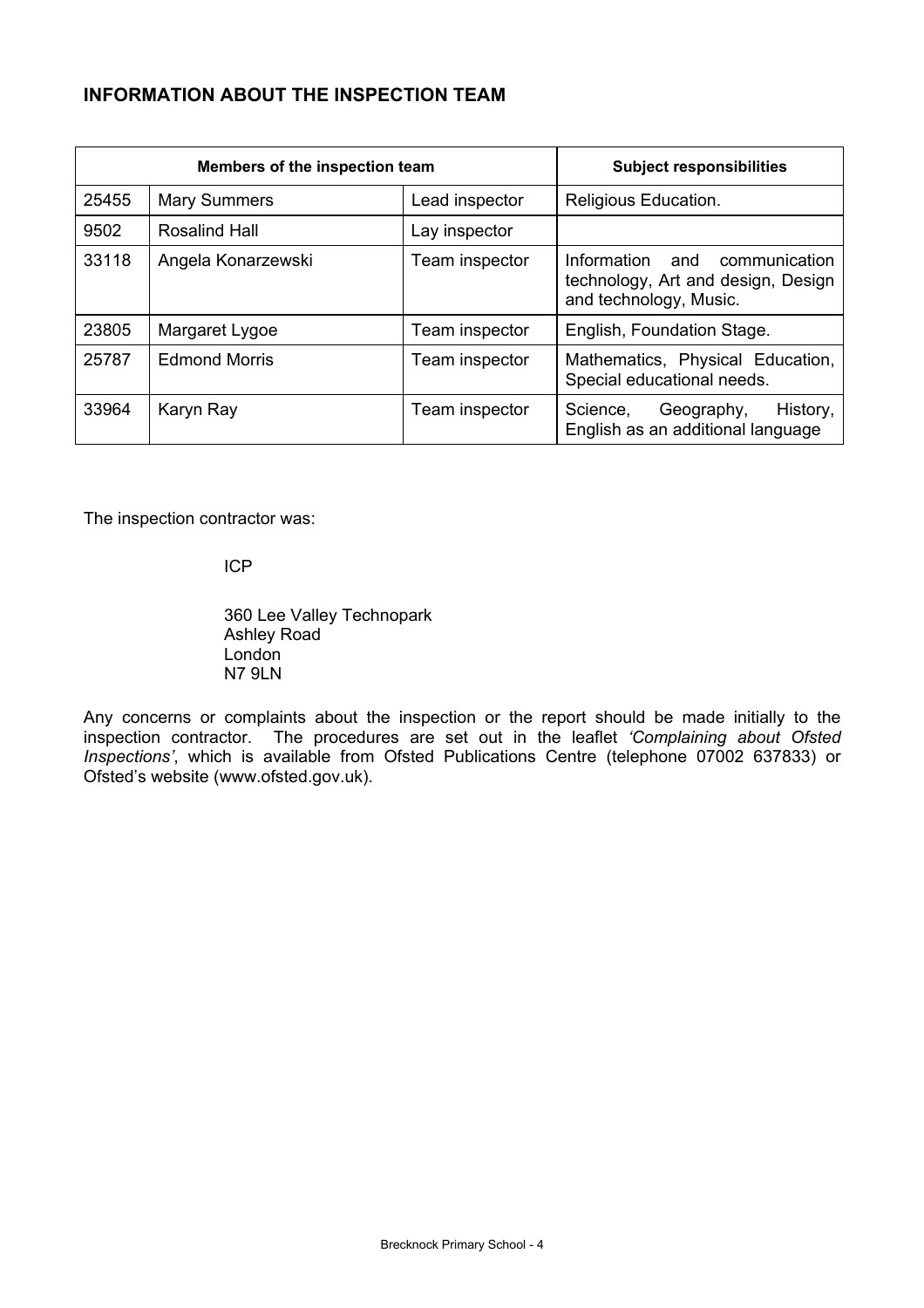# **REPORT CONTENTS**

|                                                                                                                                    | Page |
|------------------------------------------------------------------------------------------------------------------------------------|------|
| <b>PART A: SUMMARY OF THE REPORT</b>                                                                                               | 6    |
| <b>PART B: COMMENTARY ON THE MAIN INSPECTION FINDINGS</b>                                                                          |      |
| <b>STANDARDS ACHIEVED BY PUPILS</b>                                                                                                | 9    |
| Standards achieved in areas of learning, subjects and courses                                                                      |      |
| Pupils' attitudes, values and other personal qualities                                                                             |      |
| QUALITY OF EDUCATION PROVIDED BY THE SCHOOL                                                                                        | 13   |
| Teaching and learning<br>The curriculum<br>Care, guidance and support<br>Partnership with parents, other schools and the community |      |
| <b>LEADERSHIP AND MANAGEMENT</b>                                                                                                   | 18   |
| PART C: THE QUALITY OF EDUCATION IN AREAS OF LEARNING,<br><b>SUBJECTS AND COURSES</b>                                              | 20   |
| AREAS OF LEARNING IN THE FOUNDATION STAGE                                                                                          |      |
| <b>SUBJECTS IN KEY STAGES 1 AND 2</b>                                                                                              |      |
|                                                                                                                                    |      |
| <b>PART D: SUMMARY OF THE MAIN INSPECTION JUDGEMENTS</b>                                                                           | 32   |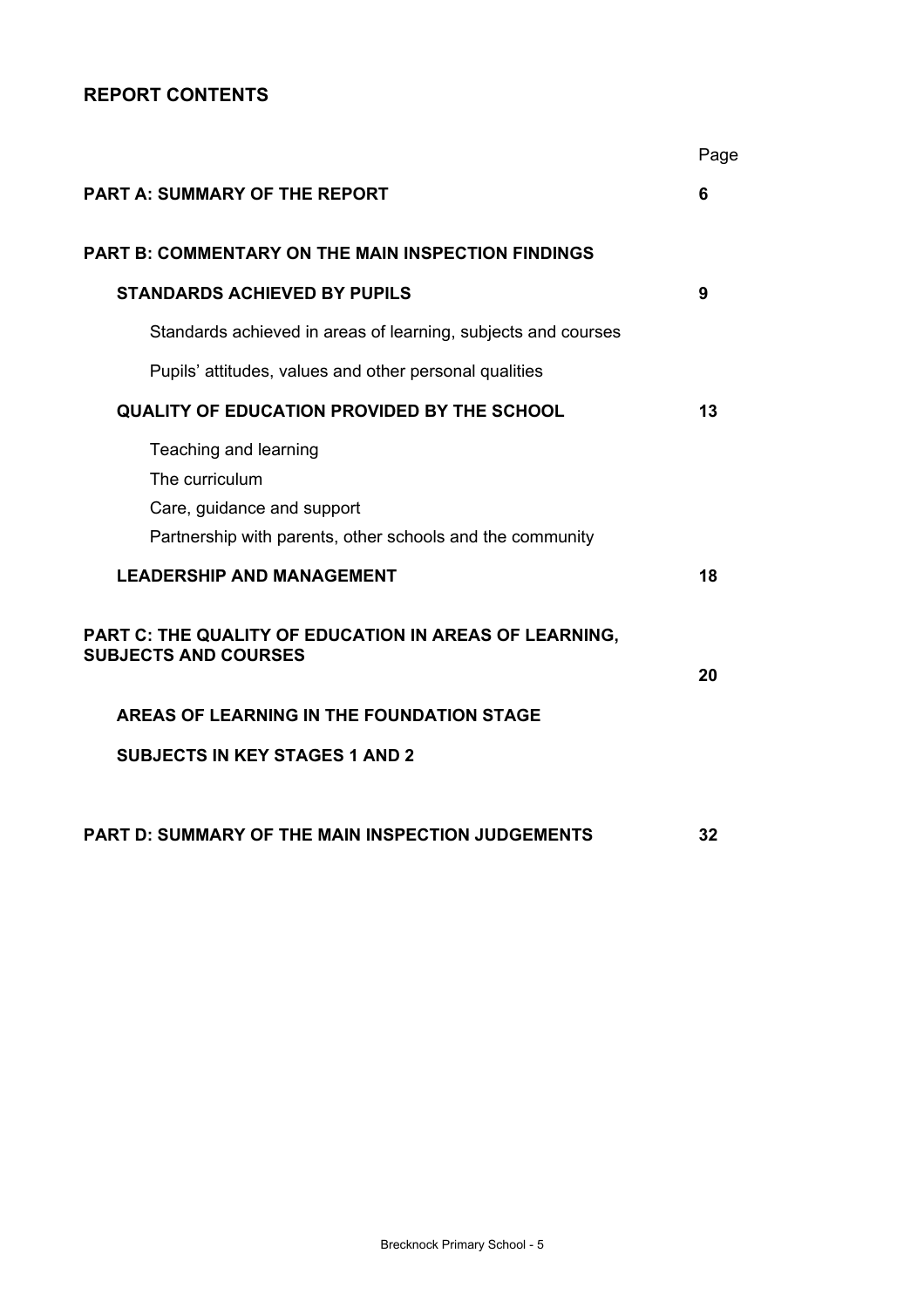# **PART A: SUMMARY OF THE REPORT**

# **Overall evaluation**

Brecknock Primary is a **good** and effective school. It is successfully committed to inclusion and pupils' achievement is good. The school is led and managed effectively and this has meant that many initiatives to raise standards have been introduced successfully over recent years. Teaching and learning are good overall. Because of its high cost per pupil, the school provides satisfactory value for money.

The school's main strengths and weaknesses are:

- The overall quality of teaching is good and is especially good in Years 2 and 3.
- The school plans and provides successfully for pupils' different needs and abilities. This means that all pupils achieve well.
- The school is led and managed effectively. There is a strong commitment amongst the staff towards inclusion and providing the best they can for the pupils.
- Children get a really good start to their education in the Foundation Stage.
- The school provides a very good range of clubs and activities outside the school day that add to pupils' positive learning experiences.
- Relationships between pupils and staff are excellent. Pupils are confident they can ask for help if required.
- Standards in English are well below national expectations in both Years 2 and 6.
- Pupils do not achieve well enough in information and communication technology(ICT) in Years 3 to 6.
- Arrangements for swimming for pupils between Years 3 and 6 are unsatisfactory.
- Attendance levels are too low. Some pupils do not attend school regularly enough.
- Pupils' work is marked regularly but teachers seldom provide enough information to pupils about how to improve.

The school has made good improvement since it was last inspected in March 1999. The very high turnover of pupils and an increase in the number of pupils at the very early stages of learning English as an additional language have presented considerable challenges. However, many good initiatives have been introduced to meet these and support pupils' achievements effectively. Nearly all the key issues from the last inspection have been addressed successfully. Attendance levels, however, are still below average. ICT standards in Year 6 have fallen since the last inspection.

#### **Standards achieved**

| <b>Results in National</b><br>Curriculum tests at the end |      | similar schools |      |      |
|-----------------------------------------------------------|------|-----------------|------|------|
| of Year 6, compared with:                                 | 2002 | 2003            | 2004 | 2004 |
| English                                                   |      |                 |      | B    |
| mathematics                                               |      |                 |      |      |
| science                                                   |      | F*              |      |      |

*Key: A - well above average; B – above average; C – average; D – below average; E – well below average Similar schools are those whose pupils attained similarly at the end of Year 2.* 

Pupils' achievement is **good.** Most children start in the nursery at levels that are well below those expected for their age. They settle in quickly and start learning because of the good teaching and care they receive. As a result, they achieve well in all aspects of their development. However, when they transfer to Year 1, many are still below levels expected for their age, especially in communication, language and literacy because they are still developing confidence in English.

Pupils achieve successfully at the infant and junior stages. Although standards in the 2004 national tests were well below national expectations, they compared well to similar schools. Records show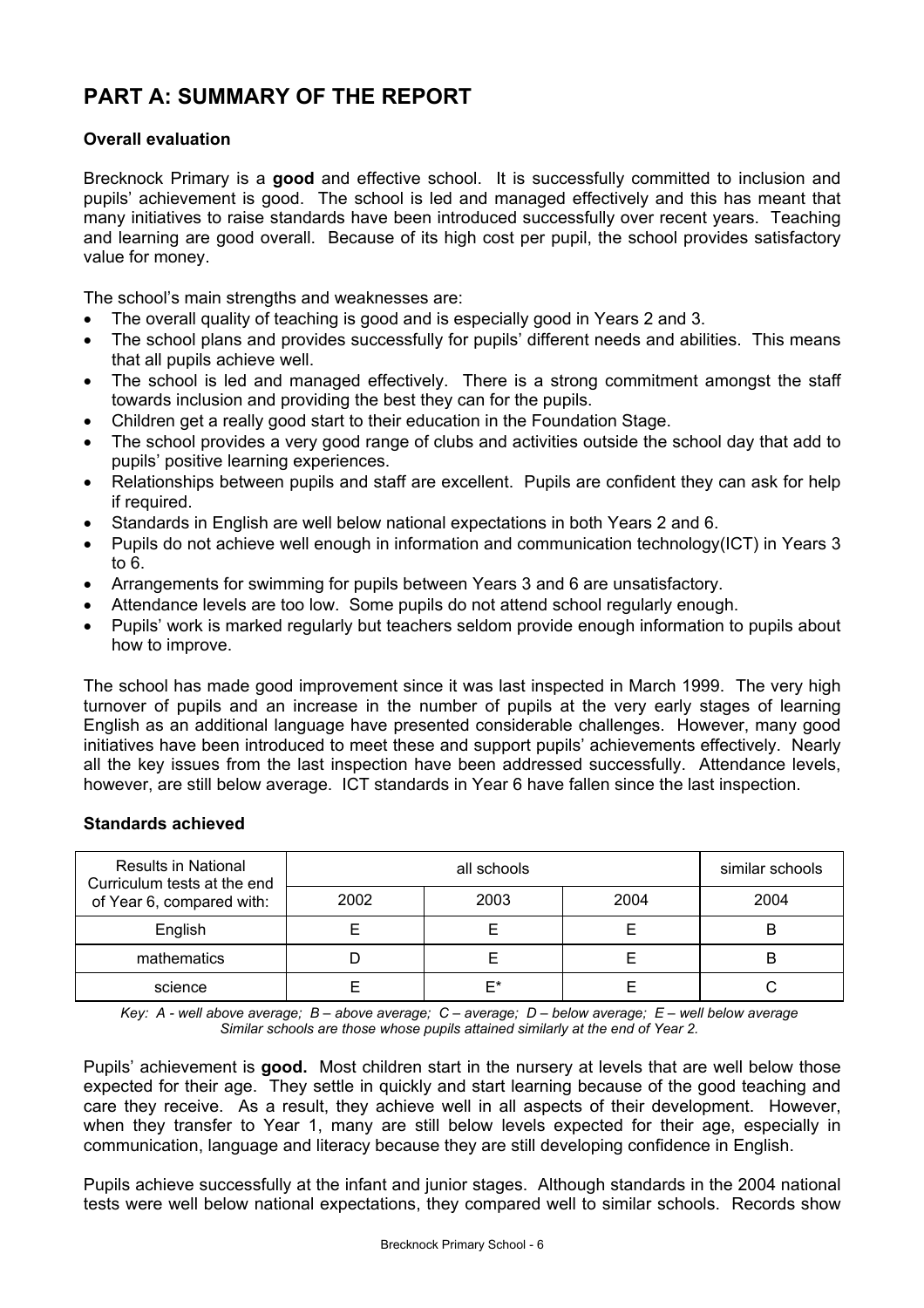that the achievement of pupils who have attended the school since Year 1 or 2, is very good . Most reach nationally expected levels for their age and a high proportion exceed them. This year, pupils in Years 2 and 6 are on track to reach national standards in mathematics and science. Standards in English, however, are likely to be well below average. This reflects the high number of pupils who join the school in older year groups with little previous education and who are learning English as an additional language. The school is working hard with these pupils and they make significant gains in their learning in a short space of time. However, many are unlikely to reach the levels expected in English. Pupils' achievement in other subjects is generally good, especially in art and design where standards are above those expected nationally. Some pupils reach exceptionally high standards in music. Pupils reach good standards in ICT in Year 2, but their achievement in Years 3 to 6 is unsatisfactory.

Pupils display **good** personal qualities. Their spiritual development is satisfactory and their social and moral developments are good. Cultural development is very good. The school provides very effectively for this and, consequently, pupils have high levels of respect for one another's backgrounds and beliefs. Most pupils are keen, confident and enthusiastic learners. Behaviour is good. Pupils play happily in the playground and work together co-operatively in class. Attendance levels are below national figures. The school has developed some strategies to try to encourage good attendance, but these are not proactive or rigorous enough.

#### **Quality of education**

The school provides a **good** quality of education for its pupils. Teaching and learning are **good**  overall. Pupils make consistently good progress in all year groups. Teachers manage pupils' behaviour very effectively and this leads to a calm atmosphere where pupils can concentrate on their work without interruption. Work is matched appropriately to pupils' individual needs so they all achieve well. Support staff have a considerable impact on pupils' learning. They take a keen interest in pupils and help them in many different ways. Teachers mark pupils' work regularly, but seldom provide useful comments to help pupils understand what they have to do to improve.

The curriculum is satisfactory overall. Many aspects are good, but provision for ICT and swimming is unsatisfactory between Years 3 to 6. The school provides a very good range of extracurricular clubs and activities that help to make learning interesting and stimulating for the pupils. There are effective arrangements for pupils' care, welfare and health and safety. Pupils with particular barriers to their learning are supported successfully, including those who are new to the school, those who speak little English and those with emotional or behavioural difficulties. The school works hard to develop good relationships with parents. Many opportunities are available for parents to take an active part in their children's education. Good links with other schools and the community provide opportunities for pupils to further their learning within different surroundings.

#### **Leadership and management of the school**

Leadership and management are **good.** Leadership is based on a clear understanding of the particular circumstances of pupils, their families and of the local community. There is a strong drive for improvement. Most staff with different management responsibilities play effective roles. They monitor provision carefully and most plan effectively for the future. The work of the governing body is satisfactory. Governors participate in planning for school improvement and carry out their responsibilities appropriately.

#### **Parents' and pupils' views of the school**

Parents are generally happy about the school's provision. They say their children are eager to come to school. They particularly appreciate the dynamic approach of many of the teachers and the fact that they find it easy to talk over any concerns with them. They say that the provision of homework is inconsistent and inspectors agree with this.

#### **Improvements needed**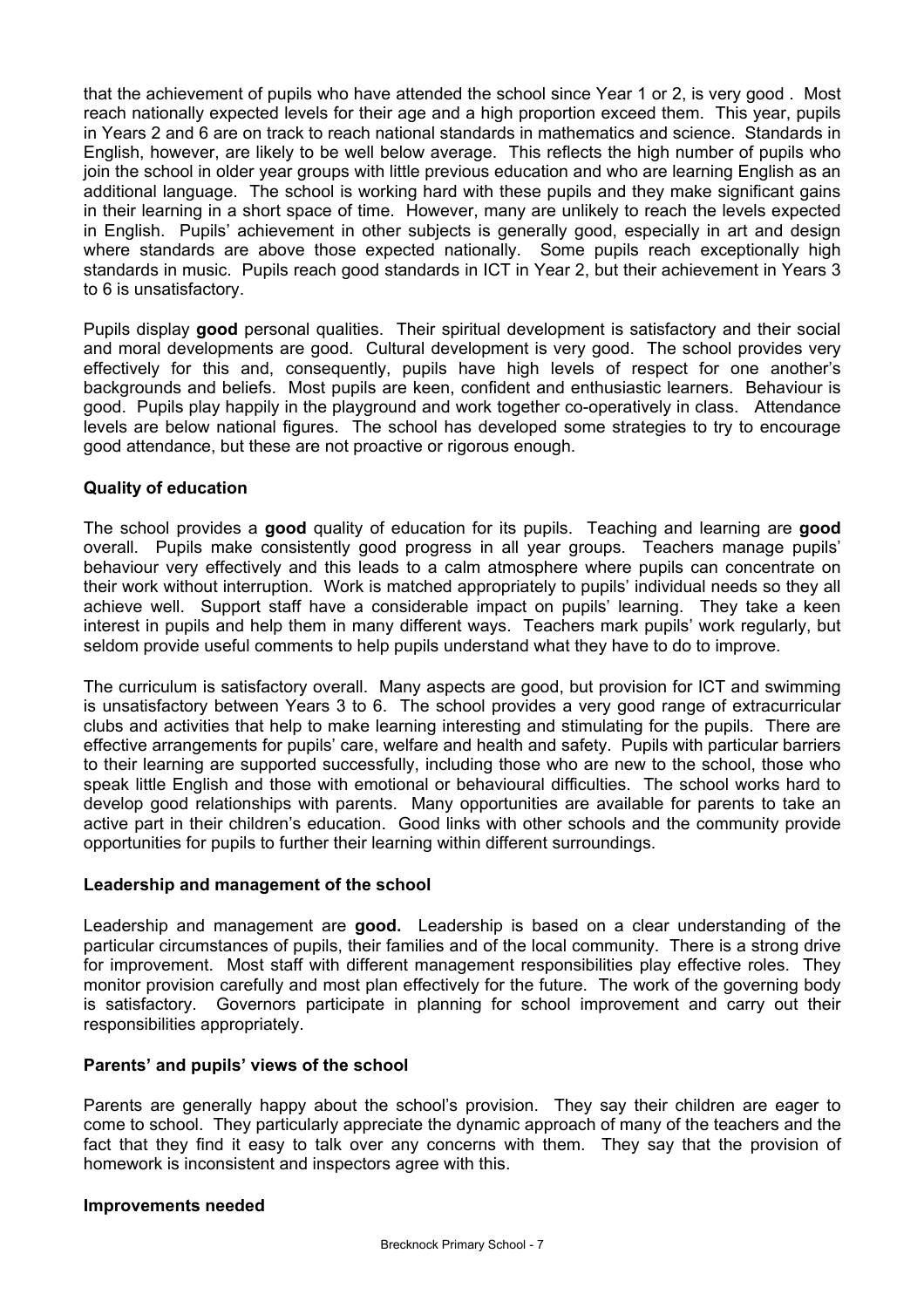The most important things the school should do to improve are:

- Improve standards in English throughout the school.
- Raise the achievement of pupils in Years 3 to 6 in ICT.
- Raise attendance levels.
- Improve the quality of teachers' marking to provide pupils with information about how well they have done and what they have to do to improve.

and, to meet statutory requirements:

• Improve the provision for swimming in Years 3 to 6.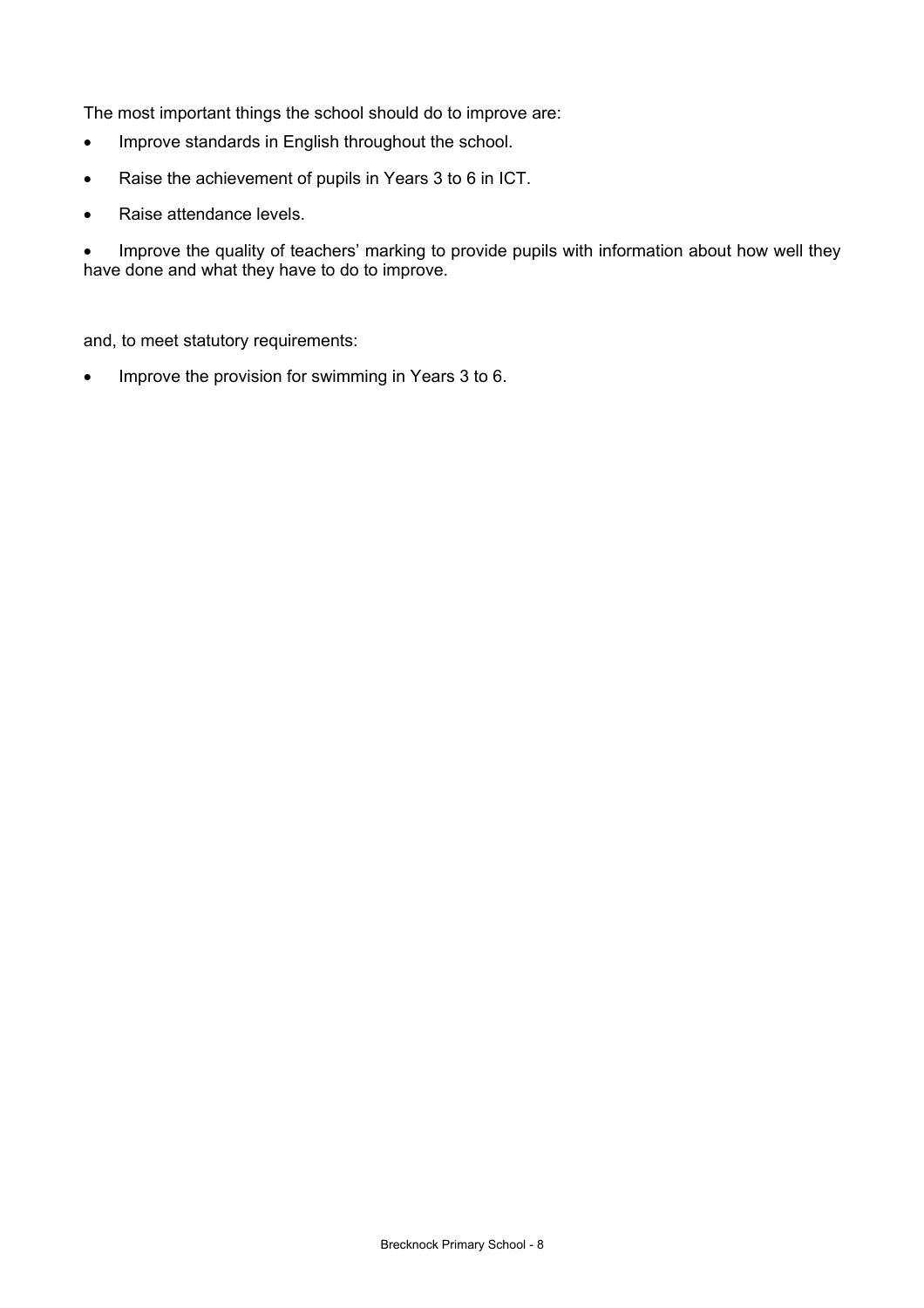# **PART B: COMMENTARY ON THE INSPECTION FINDINGS**

# **STANDARDS ACHIEVED BY PUPILS**

# **Standards achieved in areas of learning, subjects and courses**

Compared with national levels, mathematics and science standards are below average in Year 2 but they are average by the time pupils reach Year 6. English standards are well below average in both year groups. However, bearing in mind the low starting points of many pupils who begin in the nursery or who start in older year groups, pupils' achievement is good.

#### **Main strengths and weaknesses**

- Standards in mathematics and science show considerable improvement this year.
- Achievement in information and communication technology is unsatisfactory between Years 3 and 6.
- Standards in art and design are above average in Year 6 and well above average in Year 2.
- Pupils who are talented musicians reach very high standards in instrumental performance.
- Standards in English are too low throughout the school.

#### **Commentary**

1. Children begin in the nursery at levels which are well below those expected for their age. Levels of attainment on entry to the school have fallen since the last inspection. This reflects the fact that far more pupils now begin at the school with limited previous education and speaking no English. Many of those who sit the national tests in Years 2 and 6 have only been at the school a relatively short time.

2. National test results and teacher assessments in 2004 showed pupils in Year 2 reaching well below average levels for their age. However, when compared with similar schools, standards were above average in reading and writing and average in mathematics. Pupils achieved well, considering the high numbers who started school in the nursery, who had yet to begin learning English. The current pupils in Year 2 are on line to reach nationally expected levels by the end of the year in mathematics and science. This reflects considerable improvement since 2004. Reading and writing standards remain well below average and reflect the high numbers of pupils still developing confidence and fluency in English.

3. The 2004 national test results for pupils in Year 6 were well below average in English, mathematics and science. However, when compared with similar schools, standards were above average in English and mathematics and average in science. Far more pupils than in similar schools reached the higher Level 5 in English and mathematics. Pupils currently in Year 6 look likely to reach higher standards in mathematics and science than in 2004. They are on track to meet nationally expected levels. Standards in English remain well below average. Many pupils who have only recently joined the school in Years 3 to 6 have limited English skills. This affects their achievement, especially in writing.

4. The school's effective monitoring systems identified boys as reaching lower standards in writing than girls. Strategies were put into place to try to address this. These are showing signs of success, particularly in Years 1 to 5.

5. Because of the effective provision made for the children when they first start school in the nursery, they quickly settle in, feel confident within their surroundings and begin to learn effectively. By the time they transfer to Year 1, most are on line to meet the levels expected for children of their age in personal and social development, creative and physical development. However, their development of mathematical understanding and knowledge and understanding of the world is hindered by the fact that many are still at the early stages of learning English. Few children are on track to meet nationally expected levels in communication, language and literacy.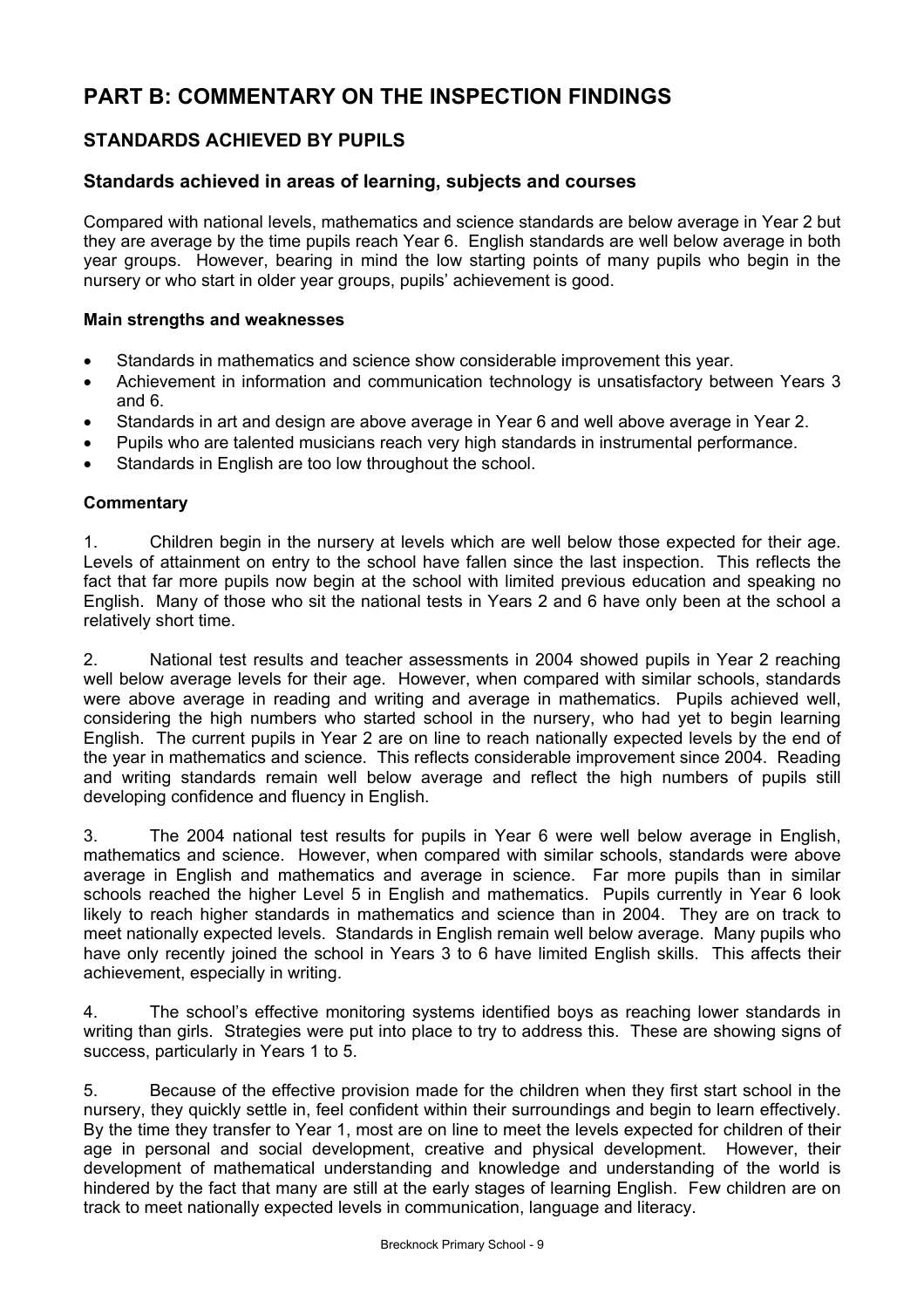6. Many new pupils join the school when they are older. This is the case throughout the school but affects Years 3 to 6 particularly. The school makes good provision for these pupils, helping to make them feel welcome and keen to begin learning.

7. School records show clearly that those pupils who started school before Year 2 do very well indeed. Virtually all of those in Year 6 in 2004 who had remained at the school since Year 2, reached nationally expected levels in the tests. A good number of them reached the higher Level 5. This reflects the school's good teaching, management and care of pupils. The most able pupils make effective progress in nearly all subjects, especially in music.

8. Pupils with special educational needs make good progress as they move through the school. They receive good support from well-trained and effective support staff and their class teachers who plan work for them that is at an appropriate level. Individual education plans are written carefully and include clear and attainable targets.

9. Pupils with English as an additional language achieve well. This good achievement is a direct result of good teaching and effective support from specialist staff. Most of these pupils are engaged in their learning and confidently attempt the challenges set. Planned work includes opportunities for speaking and listening, the use of visual aids and support from peers or well directed support staff.

10. The school's good provision for art and design means that pupils reach levels above those expected nationally in Year 6. In Year 2 standards are well above those expected for their age. The school has maintained a firm commitment towards developing pupils' creative talents and provision reflects this. This is further seen in some older pupils' excellent instrumental skills in recorder and trumpet.

11. Whilst ICT standards remain high in Year 2 as at the last inspection, standards in Year 6 have dropped. Although standards are broadly average for pupils' age, the achievement of pupils in Years 3 to 6 is unsatisfactory because they have made insufficient progress since Year 2. This is due to weaknesses in teaching and the leadership and management of the subject.

| Standards in: | School results | National results |
|---------------|----------------|------------------|
| reading       | 14.3(13.7)     | 15.8(15.7)       |
| writing       | 13.5(13.5)     | 14.6 (14.6)      |
| mathematics   | 14.3(15.7)     | 16.2(16.3)       |

#### *Standards in national tests at the end of Year 2 – average point scores in 2004*

*There were 44 pupils in the year group. Figures in brackets are for the previous year* 

#### *Standards in national tests at the end of Year 6 – average point scores in 2004*

| Standards in: | School results | National results |
|---------------|----------------|------------------|
| English       | 25.5(25.3)     | 26.9 (26.8)      |
| mathematics   | 25.5(24.3)     | 27.0 (26.8)      |
| science       | 26.3(25.3)     | 28.6 (28.6)      |

*There were 45 pupils in the year group. Figures in brackets are for the previous year*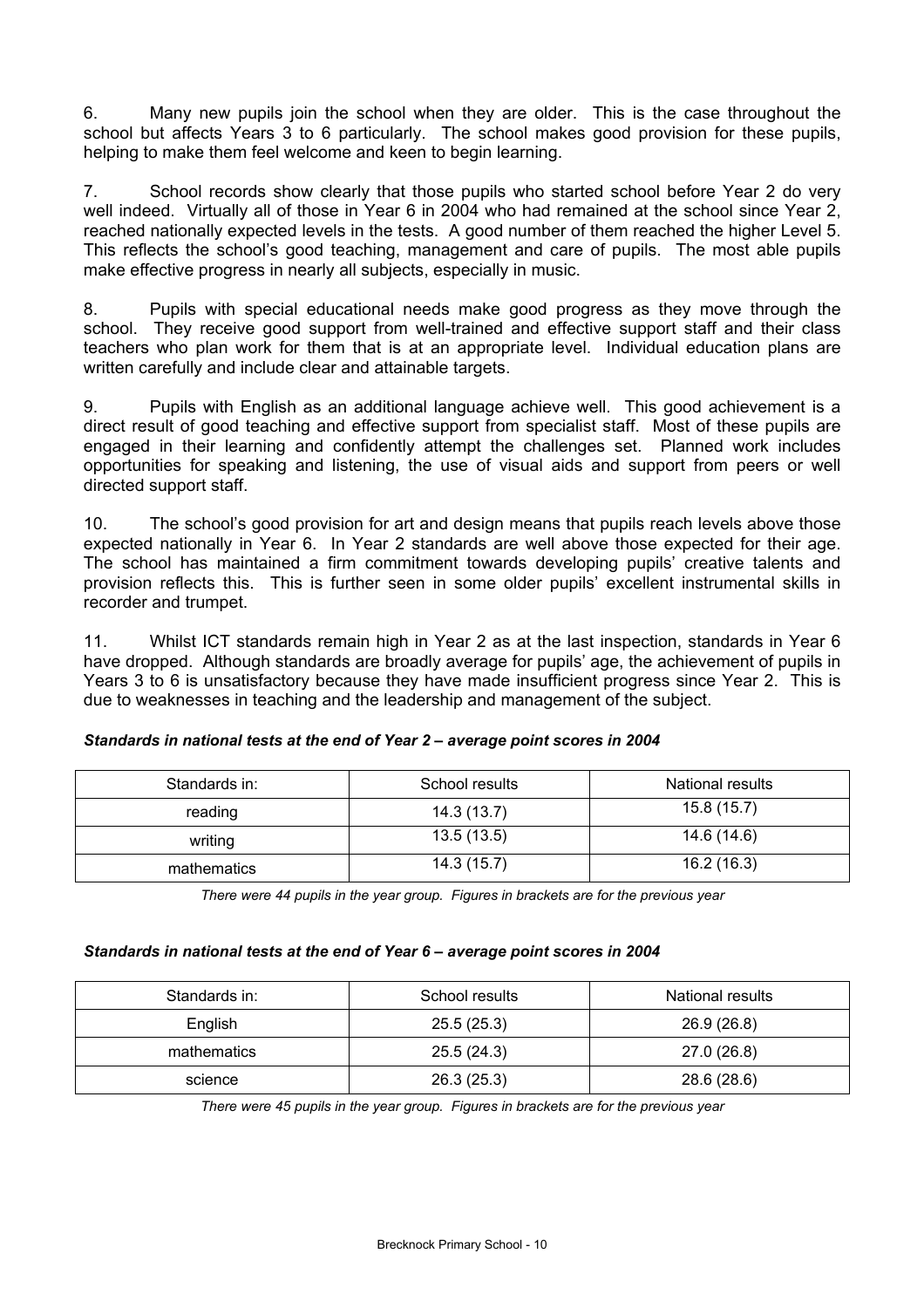# **Pupils' attitudes, values and other personal qualities**

Pupils' behaviour is good and they enjoy their school day. The school makes good provision for their personal development and, as a result, they become confident individuals. They are developing a very good understanding of their own and other's cultural traditions and respect the values and beliefs of others.

#### **Main strengths and weaknesses**

- Pupils' attitudes to learning are positive.
- The school's approach to managing behaviour is very effective and, as a result, pupils behave well.
- There is very good provision for pupils' cultural development that results in good relationships and a high degree of racial harmony.
- Relationships between pupils and staff are excellent.
- Attendance levels are below the national average.

#### **Commentary**

12. Pupils like coming to school and most arrive on time. They are excited by what they learn in lessons and are enthusiastic about the visits and after school activities. Most concentrate well on their work.

13. Staff have high expectations for pupils' behaviour and a clear policy is implemented consistently and fairly. There are a few pupils in each class whose behaviour is challenging, but they are managed well. Children appreciate the rewards offered in the form of certificates and understand the sanctions for misbehaving. As a result, behaviour throughout the school day is good, as it was at the time of the last inspection. All incidents of poor behaviour are recorded, monitored and dealt with successfully. Those pupils who find it difficult to behave appropriately are supported by learning mentors or the Behaviour Support team from the local authority.

14. Pupils with special educational needs who have emotional and behavioural difficulties are managed successfully in class and during breaks. They are helped by their teachers, support staff and midday supervisors to become valued members of the school community. They respond well to this positive approach and are fully included in all activities.

15. The good provision made for children's personal development ensures that they are confident and enjoy good relationships with one another. They have excellent relationships with adults and feel confident they can turn to someone in the school if they have any problems. New pupils are welcomed and this helps them settle in quickly. Regular concerts and class assemblies develop pupils' self esteem and the responsibilities of being playground buddies or members of the School Council are taken seriously. Pupils are aware the difference between right and wrong and learn to share and cooperate well from an early age. They work well collaboratively, for example, in pairs in gymnastics.

16. The school celebrates the multicultural and multilingual backgrounds of the pupils. It raises the status and awareness of different ethnic groups by using home languages in all displays and through activities, such as Black History Month, Refugee Week and International Evenings. This enables pupils to gain a greater understanding and respect for the cultural traditions of their peers.

17. Many activities, including assemblies and the personal, social and health education curriculum, support moral and social development well, for example, by agreeing classroom rules. The provision for cultural development is very good. During Refugee Week there is an International Evening for pupils and their families with dance demonstrations and food from around the world cooked by parents. Blues Workshops and an Aboriginal dance performance took place during Black History month. During the inspection the recorder group performed pieces of music from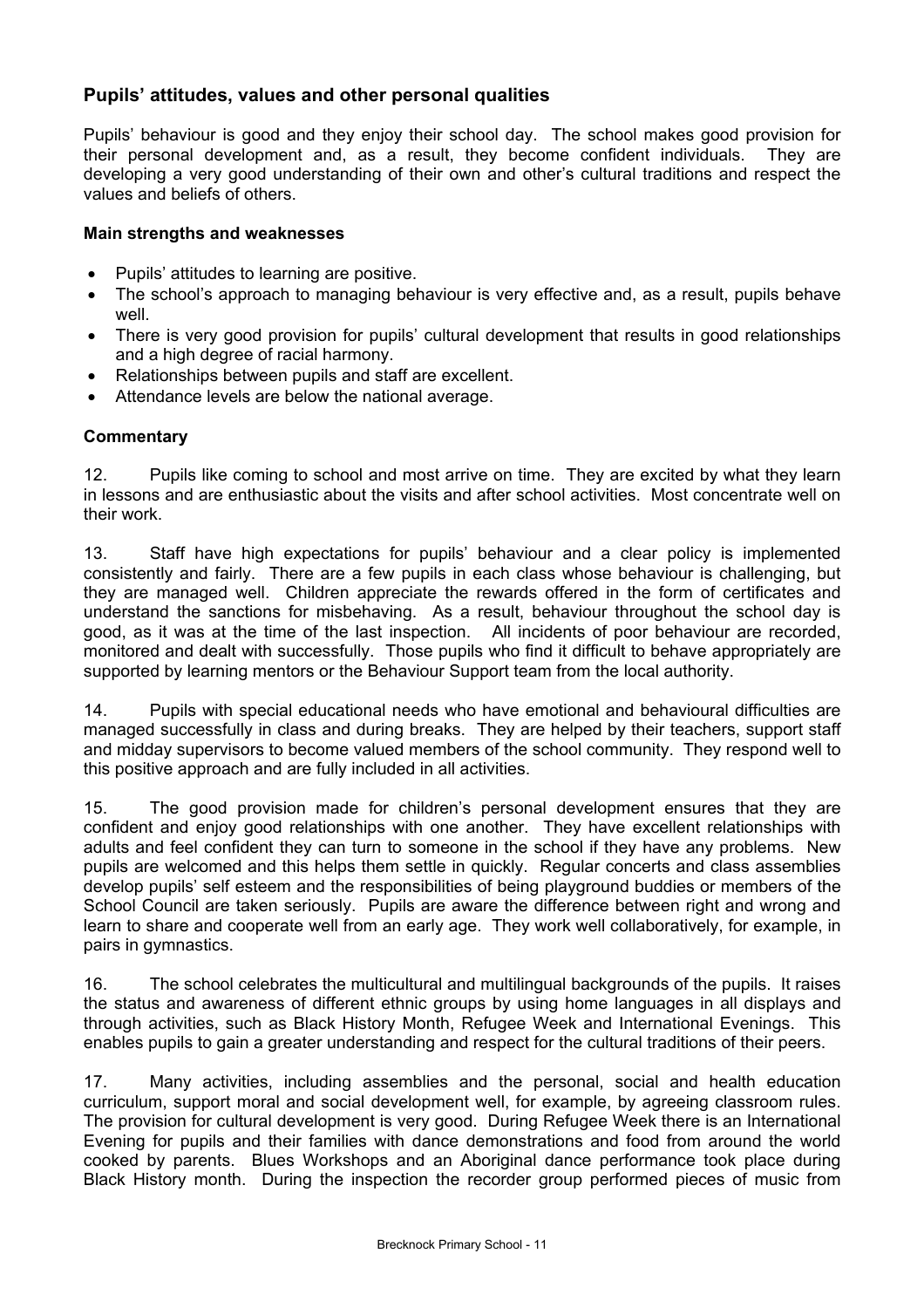different sources and pupils in the audience listened with obvious enjoyment. The planned provision for spiritual development is satisfactory, as it was at the last inspection.

# **Attendance**

#### *Attendance in the latest complete reporting year (%)*

| Authorised absence       |  | Unauthorised absence |     |
|--------------------------|--|----------------------|-----|
| School data<br>79<br>. . |  | School data          |     |
| National data            |  | National data        | J.4 |

*The table gives the percentage of half days (sessions) missed through absence for the latest complete reporting year.*

18. Attendance levels are below national figures. The school gives rewards to classes for attendance and punctuality and reminds parents regularly about the importance of attendances in newsletters. Attendance is recorded and monitored carefully and the school is working well with the educational welfare officers to follow up cases of children with very poor attendance. However, the school is too slow in pursuing families each day for explanations as to why their child is not in school.

#### **Exclusions**

#### *Ethnic background of pupils Exclusions in the last school year*

| Categories used in the Annual School Census         | No of pupils<br>on roll | Number of<br>fixed period<br>exclusions | Number of<br>permanent<br>exclusions |
|-----------------------------------------------------|-------------------------|-----------------------------------------|--------------------------------------|
| White - British                                     | 89                      | $\overline{2}$                          | 0                                    |
| White – Irish                                       | $\overline{2}$          | $\Omega$                                | 0                                    |
| White – any other White background                  | 39                      |                                         | 0                                    |
| Mixed – White and Black Caribbean                   | 10                      | $\Omega$                                | $\Omega$                             |
| Mixed - White and Black African                     | 1                       | $\Omega$                                | 0                                    |
| Mixed - White and Asian                             | 4                       | $\Omega$                                | 0                                    |
| Mixed – any other mixed background                  | 5                       | $\Omega$                                | 0                                    |
| Asian or Asian British - Bangladeshi                | 48                      |                                         | 0                                    |
| Asian or Asian British - any other Asian background | $\overline{7}$          | $\Omega$                                | 0                                    |
| Black or Black British - Caribbean                  | $\overline{7}$          | $\Omega$                                | 0                                    |
| Black or Black British - African                    | 78                      | 9                                       | 0                                    |
| Black or Black British – any other Black background | 14                      | $\mathbf{0}$                            | 0                                    |
| Chinese                                             | 4                       | $\mathbf 0$                             | 0                                    |
| Any other ethnic group                              | 17                      | $\Omega$                                | 0                                    |
| No ethnic group recorded                            | $\overline{2}$          | $\Omega$                                | 0                                    |

*The table gives the number of exclusions, which may be different from the number of pupils excluded.*

19. Exclusions last year were high, particularly amongst Black or Black British African boys. The headteacher and governors were keen to apply the school's new behaviour policy consistently yet fairly. This resulted in a period where exclusions were high as the systems bedded in. The school's high expectations and the sanctions in place to deal with inappropriate behaviour are now well known to staff, pupils and parents. Behaviour is generally good and this year there have been only two fixed term exclusions, showing the effectiveness of the policy.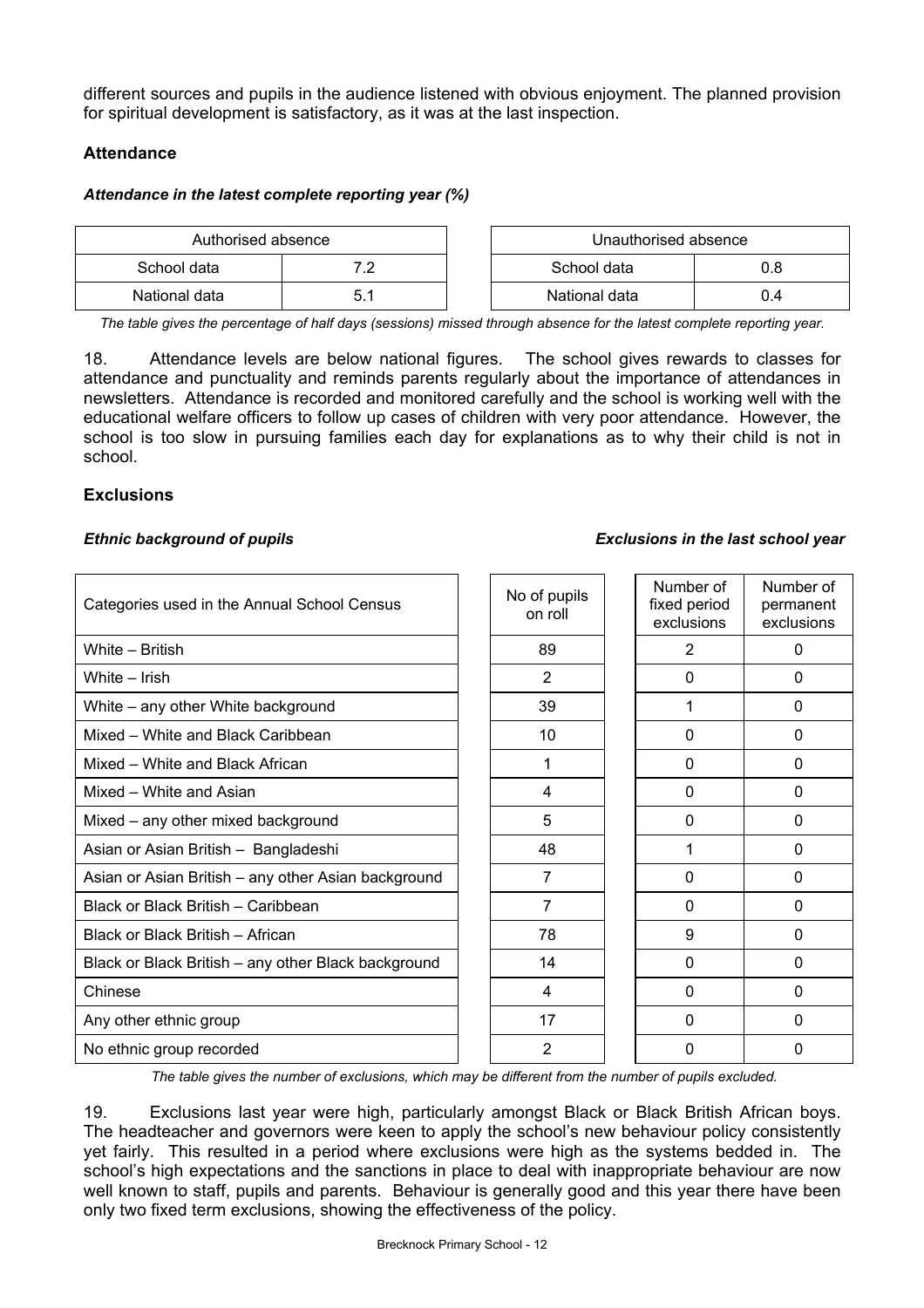# **QUALITY OF EDUCATION PROVIDED BY THE SCHOOL**

The school provides a good education for its pupils. Pupils are well taught and receive a varied and well-organised curriculum. They are cared for and supported well and benefit from the school's good links with other schools and the community. Links with parents are effective.

# **Teaching and learning**

Teaching and learning are good throughout the school. Effective assessment systems help teachers to set work at appropriate levels to meet the different needs of pupils.

#### **Main strengths and weaknesses**

- Teachers manage pupils very well and this results in a calm and supportive atmosphere which is conducive to good learning.
- Pupils of all abilities, including those with special educational needs, are supported very well and receive work which is matched appropriately to their needs.
- Teachers have very good relationships with pupils and encourage and engage them well in lessons.
- Support staff are deployed very well and have a major impact on pupils' achievement.
- Teachers provide many good opportunities for bilingual pupils to develop their confidence and fluency in English.
- Marking seldom provides pupils with enough information about what they have to do to improve.
- Homework is not set consistently enough to ensure pupils practise the skills they have learned in school.

#### **Commentary**

#### *Summary of teaching observed during the inspection in 60 lessons*

| Excellent | Verv good | Good     | Satisfactory | Unsatisfactory | Poor   | Verv Poor |
|-----------|-----------|----------|--------------|----------------|--------|-----------|
| $(0\%)$   | 13 (22%)  | 28 (47%) | 17 (28%)     | 2(3%)          | 0 (0%) | $0(0\%)$  |

*The table gives the number of lessons observed in each of the seven categories used to make judgements about lessons; figures in brackets show percentages where 30 or more lessons are seen.* 

20. The overall quality of teaching and learning is good. This judgement is the same as that formed at the last inspection, six years ago. It reflects the good systems the school has in place to recruit and retain staff and to monitor and develop their professional skills.

21. Teaching and learning in the Foundation Stage are good. Children are warmly welcomed and quickly settle and begin learning. Assessment procedures are very good. Teachers have a good understanding of the needs of these children and plan appropriate activities to help them move on in their learning. This results in the children becoming confident and enthusiastic, and willing to take advantage of the many opportunities offered.

22. At the infant and junior stages, teaching is particularly strong in Years 2 and 3 In these classes, teachers' obvious enjoyment and their commitment to their pupils have a really positive effect on their pupils' achievement.

23. Throughout the school there is a very positive learning atmosphere. This is achieved through teachers having very good relationships with their pupils. There is a formal acknowledgement of the school rules but within this, informal relationships encourage pupils to try their best and value each other. This makes for very good management of pupils. The school recognises the need to maintain this as a high priority and their work on establishing new behaviour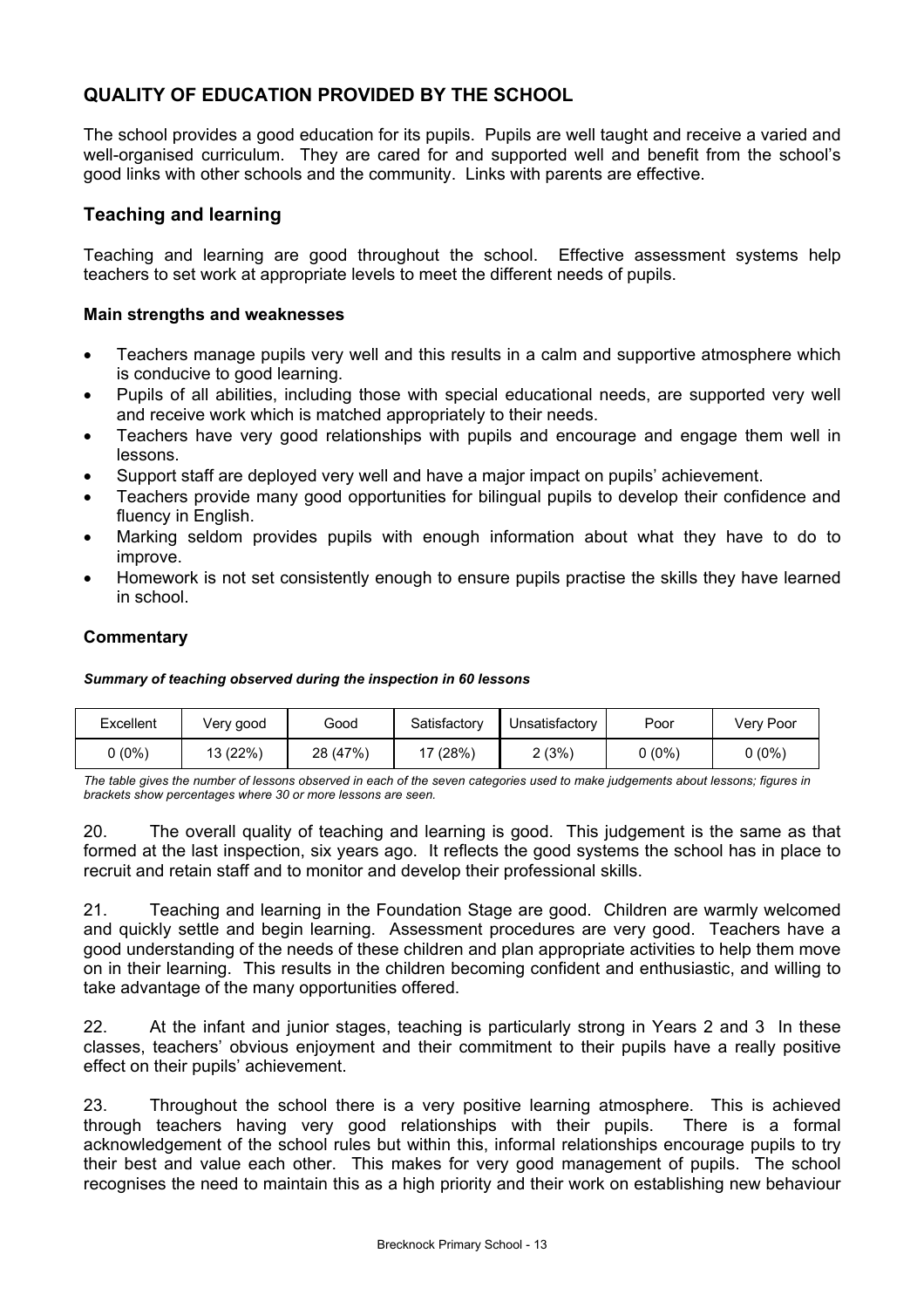guidelines has been very successful. The high number of pupil exclusions in the past has dropped significantly this year.

24. The school's work on improving lesson planning has also been particularly successful. One of the strong features of most lessons seen during the inspection, especially in the core subjects of English, mathematics and science, was the good attention paid to meeting the different needs of individual pupils. This means that pupils of all abilities are catered for effectively, including the brightest pupils, those with special educational needs and those for whom English is an additional language.

25. Most subjects are taught effectively and this leads to pupils' good achievement. ICT however, is an under-developed subject right across the school. Pupils in Year 2 receive good quality provision from an outside specialist teacher but the quality of teaching and learning within other year groups is unsatisfactory. Teachers are not planning for pupils to use it consistently in lessons, both to practise computer skills and to enhance their learning in other subjects.

26. There is good provision for the many pupils learning English as an additional language. Teachers use a range of good strategies to support these pupils' learning. The good use of visual aids and clear introduction and explanation of key vocabulary help bilingual pupils develop their understanding, fluency and confidence in English. 'Talk partners' are also used to enable more proficient English speakers to model appropriate language and help pupils to rehearse their responses. Good questioning also engages and challenges the thinking of these pupils.

27. Teachers and support staff give very good support in class to those pupils who have special educational needs. Teachers use the skilled support staff very effectively and brief them fully about their role in each lesson. Assistants working with statemented pupils keep a careful record of the achievements of the pupils to share with the teacher and show the progress each pupil has made. This is a great help when planning future work as it enables it to be pitched at an appropriate level and help the pupils achieve well.

28. Pupils' work is marked regularly but seldom provides information about how pupils can improve. Pupils show positive attitudes and are keen to do well and this lack of ongoing feedback is an area rightly identified by the school as requiring improvement.

29. Homework is another area which is not exploited to its fullest extent. The provision of homework varies from class to class. Opportunities for pupils to practise what they have learned in school and take further responsibility for their learning, are missed.

# **The curriculum**

The curriculum is satisfactory overall. It is enriched by a very good level and range of additional activities. The accommodation and resources are satisfactory.

#### **Main strengths and weaknesses**

- There are many opportunities for pupils to participate in a wide range of stimulating educational activities.
- All pupils have complete access to the curriculum and are fully included in all aspects.
- Provision in ICT is unsatisfactory.
- There is no provision for swimming in Years 3 to 6.
- Some subject policies, for example, religious education, art and design and ICT are out of date.

#### **Commentary**

30. The curriculum meets statutory requirements except in swimming. There is suitable provision for sex and drug abuse education. Pupils in Reception and Years 1 and 2 learn to swim in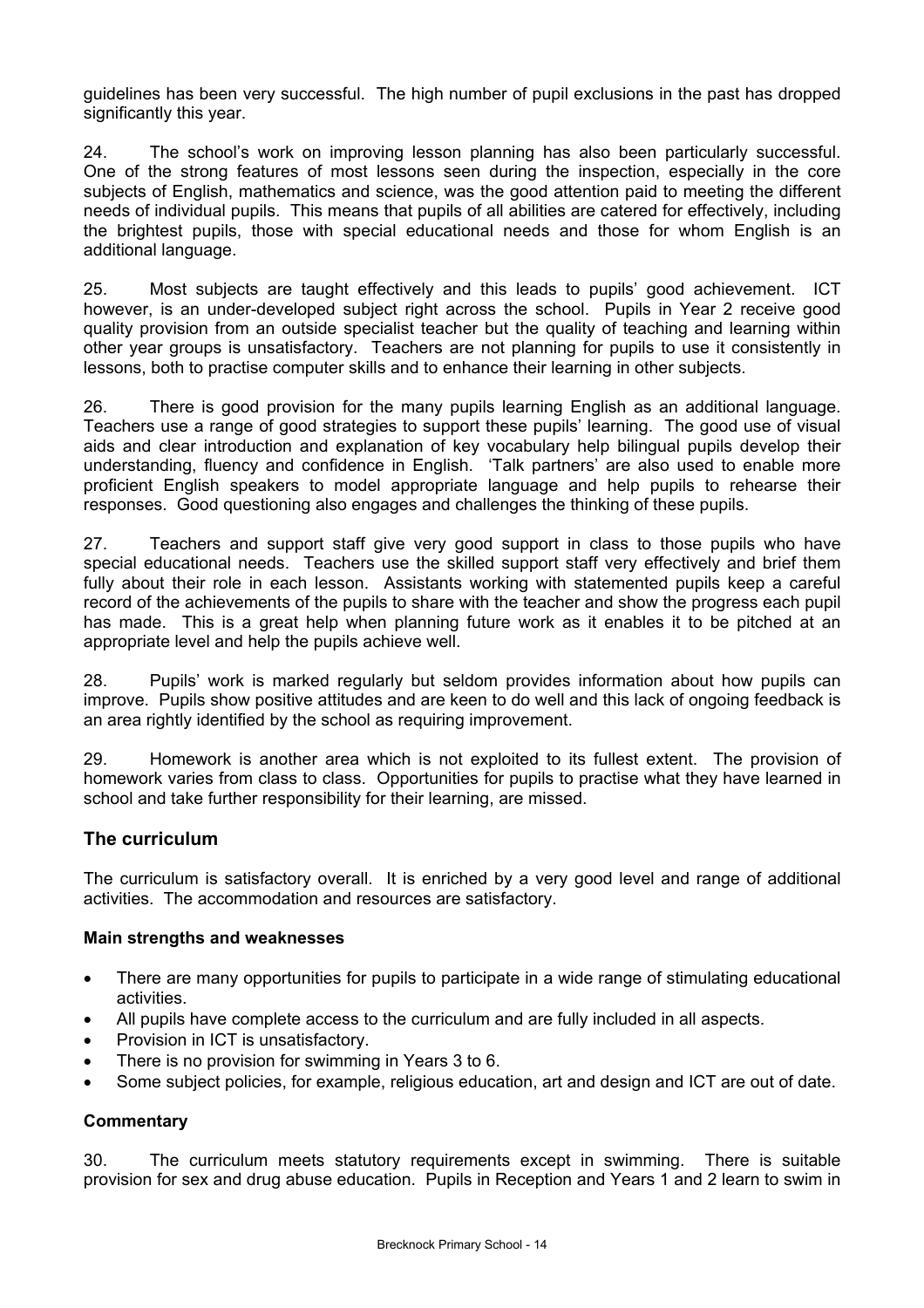the school's learner pool but there is no provision for older pupils to have swimming instruction. This means that pupils who join the school after Year 2 do not have the opportunity to learn to swim.

31. Although curriculum provision is satisfactory overall, some subject policies are out-of-date and have not been reviewed for many years. This means that new staff do not always have appropriate guidance when they first start.

32. The richness of the curriculum makes an important contribution to the pupils' good attitudes to learning. Pupils become eager learners because they are given interesting and thoughtfully planned work in their lessons. There are appropriate links between some subjects, or example, art and design and technology, which helps to make learning more relevant to the pupils. However, insufficient opportunities are planned for pupils to use literacy and ICT skills in different subjects.

33. The school gives pupils many opportunities to sample and enjoy experiences and activities over and above those included in the National Curriculum. The very good level of quality clubs held at lunchtime and after school covers a range of sporting and other activities. The level of participation in sport, some of it competitive, and in art, dance and drama is very good. Pupils in all years also go out of school regularly to visit museums and other places of educational interest. These are carefully planned to improve their knowledge and understanding in subjects such as history and geography. Workshops and themed days such as the maths 'fun day' are a great success with all pupils absorbed in a range of planned activities and parents being involved at the end of the day. The residential journey by Year 6 pupils to Kent enables pupils to participate in outdoor and adventurous activities as well as learning to live together harmoniously in an environment away from home. Visitors to the school, for example the storyteller, help provide a focus to learning by making the work much more interesting for the pupils.

34. The curriculum for pupils with special educational needs is good throughout the school. Where appropriate, the work they are given by their teachers is linked to the targets in their individual education plans and is specifically designed to help them achieve well. Pupils are given full access to the curriculum and receive very good quality help from a strong team of skilled and very competent support staff who make a significant contribution to the pupils' learning. When working outside the class with support staff, the pupils are usually engaged in tasks that match the work of the other pupils in the class so that they do not miss any important learning.

35. There is good support for pupils with English as an additional language. Different year groups receive additional support each term according to need. Children in the Foundation Stage also benefit from a bilingual teaching assistant to help them communicate in their home language. This also makes them feel more comfortable and at home in their new surroundings.

36. Pupils are highly valued and fully included in every aspect of school life. Staff are committed to treating pupils with respect and consideration at all times. Pupils of all abilities and backgrounds are constantly encouraged to do their best through a curriculum that is both challenging and exciting.

37. The school is well staffed with teachers who have a range of expertise in different subject areas. Teachers willingly share their skills and knowledge with colleagues when planning the curriculum. The learning support staff are well qualified and give very good support to the pupils they work with. As a result, pupils are able to achieve well and make good progress as they move through the school.

38. The accommodation is satisfactory overall and allows the curriculum to be taught effectively to the pupils. It is also considerably brightened up by some colourful and interesting displays of pupils' work. However, there are not enough staff lavatories for the numbers of adults in the school. Some are locked and one lavatory was out of order for a time during the inspection.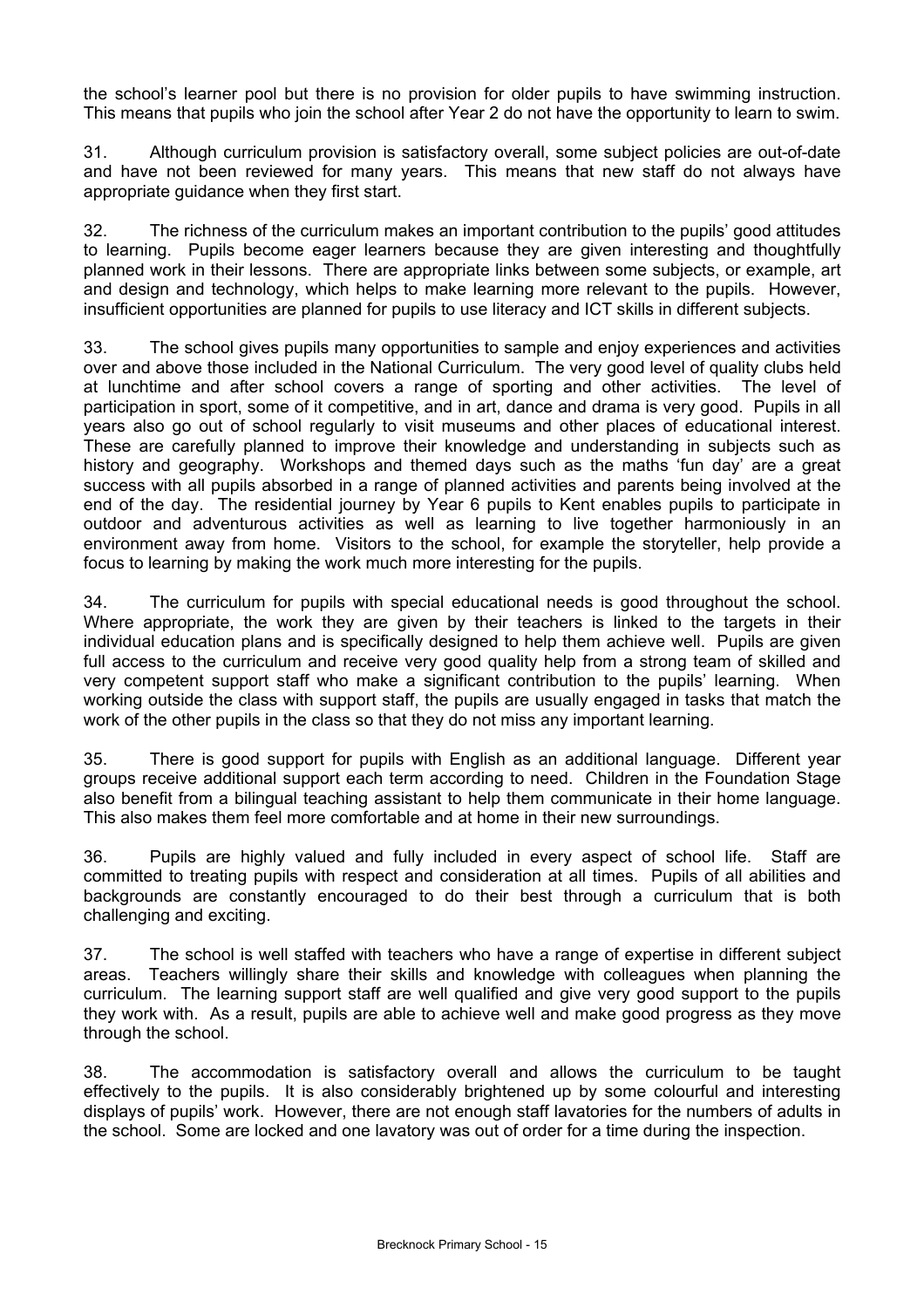# **Care, guidance and support**

Arrangements to ensure pupils' care, welfare and health and safety are effective. The pastoral care of children is very good and ensures pupils are settled, happy and secure and, as a result, receptive to learning. Pupils are effectively involved in the development of the school through the school council.

### **Main strengths and weaknesses**

- Individual pupils are well known to staff. Pupils have extremely trusting relationships with adults and this helps them feel safe and ready to learn.
- Pupils receive very good levels of support and guidance and this helps remove some of the barriers to their learning.
- The School Council is effective in giving pupils a role in running the school.

## **Commentary**

39. A satisfactory health and safety policy is in place and action is taken promptly to address any concerns. The issues raised at the time of the last inspection have been addressed satisfactorily. There is appropriate coverage for First Aid and detailed records are kept of any accidents. Child Protection procedures are clear and staff are aware of them.

40. The level of pastoral care is high and staff make great efforts to ensure that individual pupils who are experiencing difficulties with their learning or their behaviour, are supported. This is an area that has improved since the last inspection. For example, learning mentors work with pupils in Year 5 and 6 on an individual or group basis and the Home School Liaison worker assists families with housing problems or parenting issues. Tailored programmes are implemented for pupils using outside agencies to support them with emotional or behavioural difficulties.

41. Pupils with special educational needs are tracked carefully to monitor their progress and to ensure that they are achieving as well as possible. Their individual education plans are written carefully, set appropriately challenging targets and are regularly reviewed. Liaison with outside agencies is good and the school makes great efforts to ensure that pupils receive as high a level of care as possible. The seven statemented pupils in the school receive their full entitlement as outlined in their statements of educational need.

42. Pupils with English as an additional language are assessed for their competency in English language skills on entry to the school. They are supported effectively in most classes where teachers provide good opportunities for them to develop their language skills.

43. The school runs a Saturday school that is attended by sixty pupils who are underachieving or who have behaviour problems. Outings and projects are exciting and varied and give pupils very good opportunities to develop their academic and personal skills. The school also manages an after school tea time club that supports families well.

44. Induction procedures into the nursery are good; each child is visited at home before they start and time is taken to ensure that children settle in well. The headteacher meets all parents of mid-term arrivals and new pupils confirm they are made very welcome when they start.

45. The school council meets at least twice a term and discusses issues such as playground improvements. Staff have adopted their suggestions about the sanctions to be taken against pupils found breaking the school rule regarding chewing gum. The council has invited councillors and staff from the local council to their meeting and are due to attend a meeting at the Borough council chambers later this term to see how official business is discussed.

# **Partnership with parents, other schools and the community**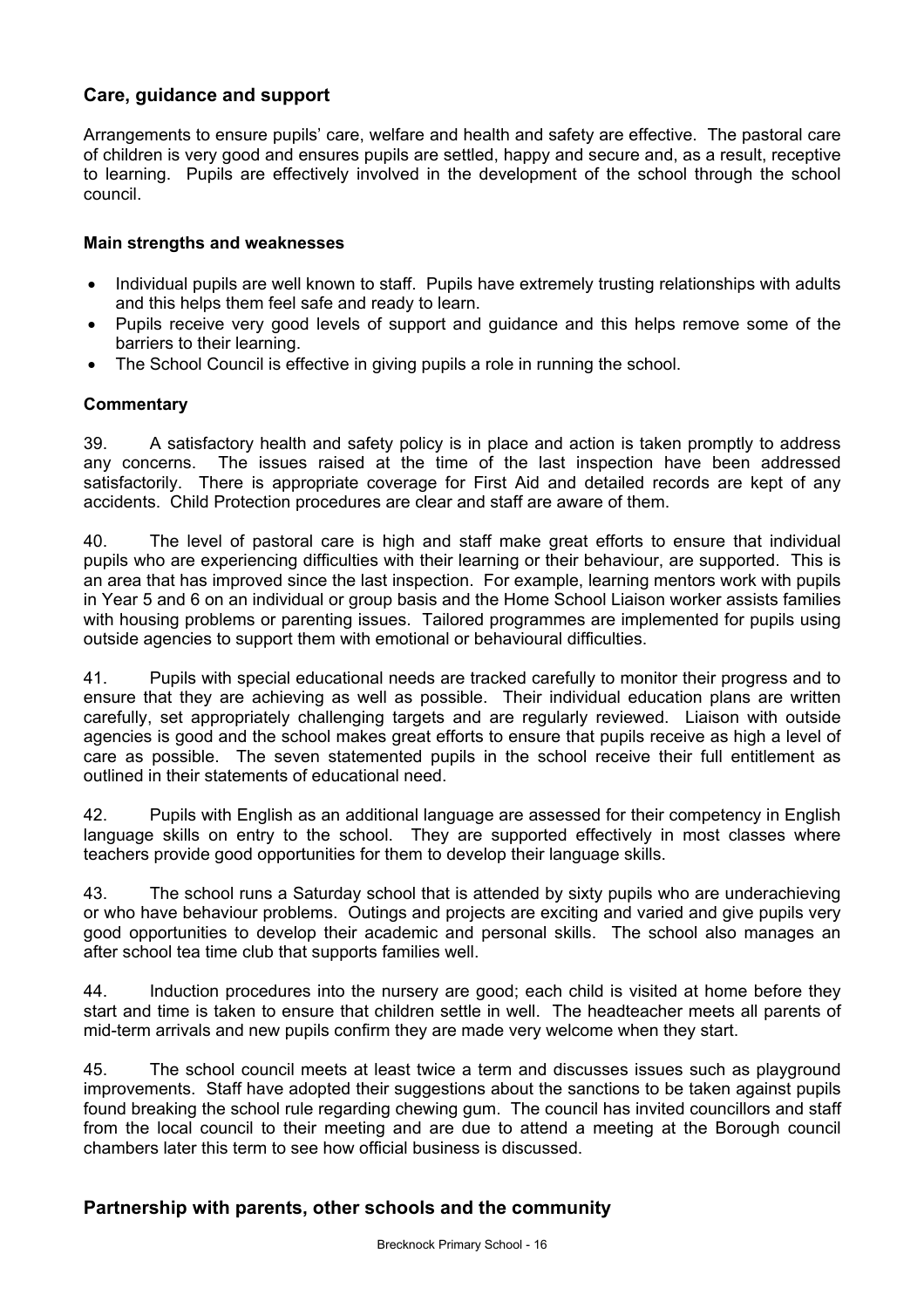The relationship the school has developed with parents is effective and supports both pupils and their families well. The school has established good links with other schools and with the local community, which broadens the experience of pupils.

### **Main strengths and weaknesses**

- The school reaches out to all its parents in a variety of ways to inform them about their child's education and to encourage them to become more involved.
- Liaison with other schools through the local Education Action Zone enriches the curriculum.

# **Commentary**

46. Parents receive good information about the life of the school and the curriculum through fortnightly newsletters and a detailed prospectus. Parents of Foundation Stage and infant pupils are welcomed into school at the start of each day to read with their child, thus addressing the issue raised in the last inspection about encouraging more parents to read with their children. All teachers take their classes to the playground at the end of each day and are available to talk to parents then as well as at the after school tea on Fridays. These good strategies give parents the opportunity to chat informally with teachers and to raise any concerns before they become too serious.

47. There are regular formal parent teacher conferences and, at the start of each academic year, a meeting is held by each class teacher to outline the curriculum that will be taught each term. There are specific meetings about the curriculum, for example a Family Mathematics Day, to help parents understand what the school is doing and how parents can support their children. A detailed annual report gives parents a good understanding of the progress of their child and outlines areas for development. Regular questionnaires to parents are used in improving the provision. Parent surgeries have been introduced to allow parents opportunities to raise any concerns.

48. 'Meet and greet' coffee mornings are arranged weekly with guest speakers, such as the manager of the local Education Action Zone or Surestart. Many parents have attended Family Learning courses in literacy, numeracy, science and ICT. The 'Helping in School' course has led to a number of parents assuming support staff positions at the school and elsewhere. Concerns raised through the school's monitoring programme about the progress made by Somali and Bengali pupils has led to successful Somali and Bengali homework clubs being set up. Parents attend with their children and receive very good advice about how to support and help with homework. Weekly English classes are also attended well by parents who are in the early stages of learning the language. The Home School Liaison worker is instrumental in many of these initiatives. In addition, very useful advice and guidance is offered to parents on a range of issues such as parenting skills and housing problems. In these ways parents are becoming more involved in supporting pupils, and in developing their own skills. The school continues to work with specific parents to try to encourage more regular attendance by their children.

49. The school involves parents and carers of pupils with special educational needs from the moment their child is identified as being in need of additional help. They are always invited to meetings to review individual education plans. Parents are welcome to discuss the provision with the class teachers and the special needs coordinator at times other than the review meetings.

50. Arrangements for secondary transfer are good. Information is shared formally between schools and learning mentors support those pupils who may find the transition to secondary school more difficult.

51. The school's links with other schools through the local Education Action Zone are successful and this partnership enriches pupils' experiences. For example, Year 2 pupils visit the local secondary schools for additional ICT sessions and a story teller funded through this scheme works will all pupils weekly to develop speaking and listening skills.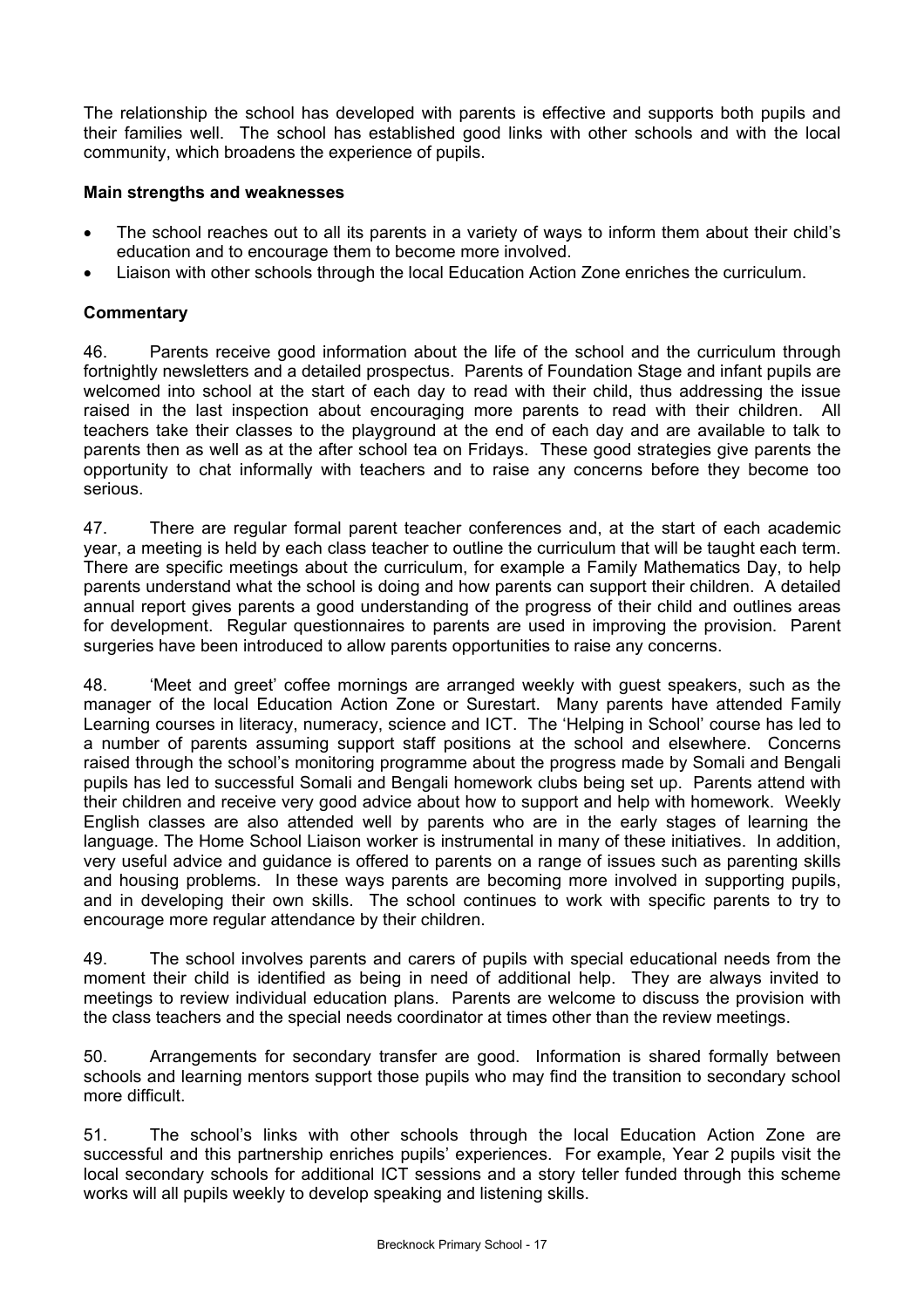# **LEADERSHIP AND MANAGEMENT**

Leadership and management are good. The school is led effectively by the headteacher, ably supported by her assistant headteachers. Management structures are firmly in place and mostly effective in bringing about improvement to the quality of provision and to pupils' achievement. Governance is satisfactory.

#### **Main strengths and weaknesses**

- There is a very strong commitment towards ensuring that all pupils, no matter what their needs or abilities, are catered for effectively within the school's provision.
- Additional grants are used very successfully to improve provision for the pupils.
- There are good systems in place for the professional development of staff.
- Most subjects are led and managed effectively, except for ICT where improvement has not been planned for effectively.

#### **Commentary**

52. Leadership is firm and principled. It concentrates on improving the quality of provision for the pupils so they can achieve as highly as possible. There is a clear commitment towards inclusion. All pupils are viewed and treated as individuals. Staff work hard to ensure all pupils are catered for effectively and their needs met. Some innovative systems have been introduced, for example, weekly sessions for Bengali and Somalian parents to help them support their children with homework. These are proving successful in terms of raising expectations and achievement and also have the added benefit of establishing positive relations with these groups within the community. Work with pupils from refugee families helps them to settle in quickly and become active learners.

53. Senior staff play an effective part in ensuring good quality provision. Established members of the senior management team play a key role in ensuring the smooth day-to-day running of the school as well as providing examples of good practice to other staff. Good strategies have been implemented to raise standards in science for example, which have already been successful. Work done to improve the quality of literacy provision in Year 1 is also showing good results. These are both signs that show the school evaluates its provision carefully and takes action to address weaknesses.

54. The school is currently introducing new systems to help it track and analyse pupils' progress and achievement over time more successfully. Data has not been used efficiently in the past to check that specific cohorts of pupils have made sufficient progress.

55. The support given by senior staff is only one of the ways in which the school provides for the professional development of its staff. Performance management systems are firmly in place and individual targets are fixed with wider school aims in mind. Teachers and support staff attend training courses to improve their own performance and this impacts successfully on the provision for pupils.

56. The special educational needs provision is managed very effectively. Pupils' achievements are tracked carefully. An extremely useful profile is kept for every pupil with special educational needs. It is used very effectively to outline the provision and the interventions put in place to help pupils learn. Paperwork is kept up-to-date and outside agencies are consulted and involved fully when required. Provision meets statutory requirements fully.

57. The Ethnic Minority Achievement co-ordinator provides a good model of effective teaching and has led some useful training for staff about the needs of pupils with English as an additional language. There are no systems established, however, to check how successfully teachers have used this knowledge and understanding to support their day-to-day work in class.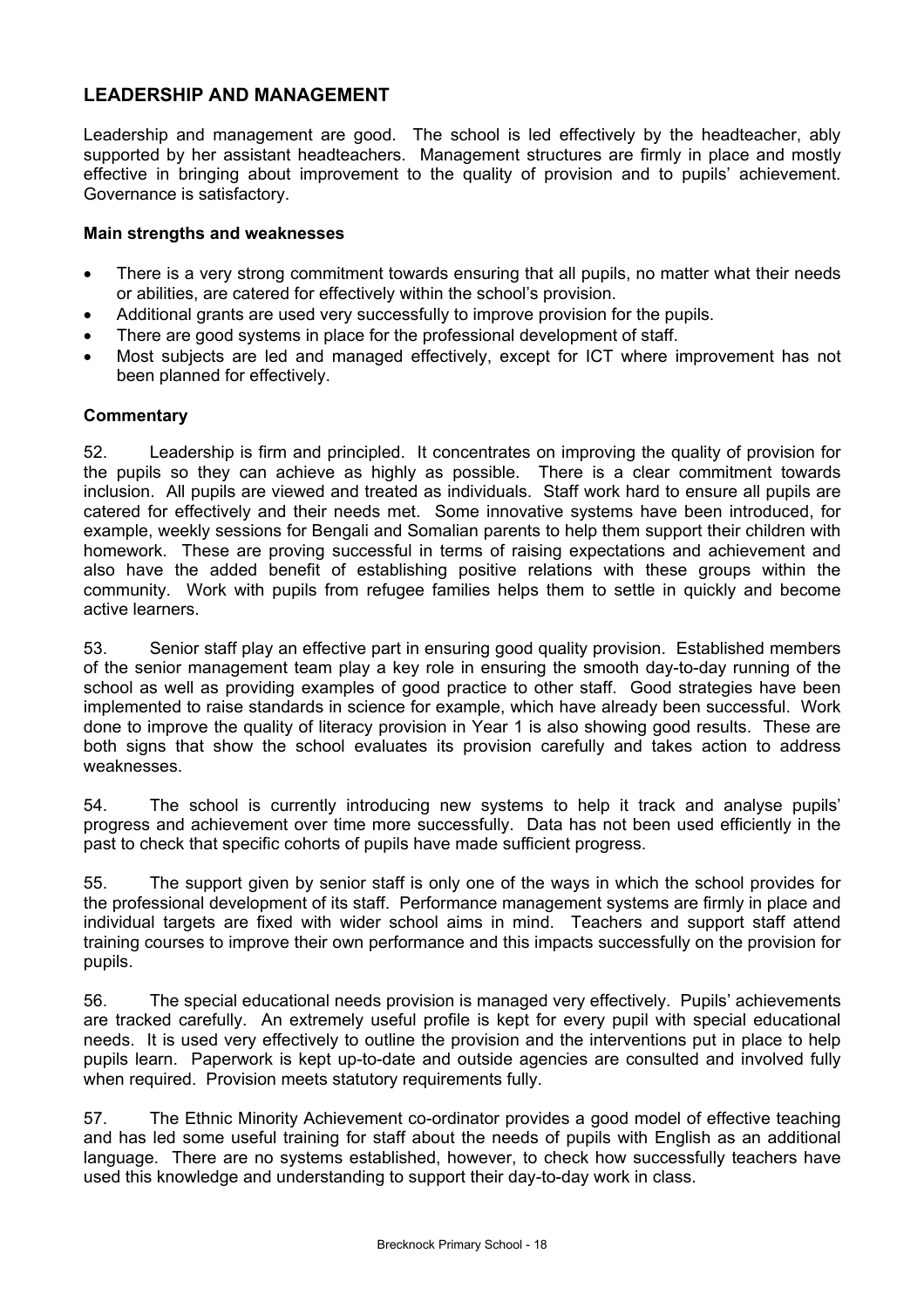58. Nearly all subjects are led and managed successfully. English, mathematics, science, art and design are monitored well to identify weaknesses. Action is taken promptly and provision is therefore good in these subjects. ICT however, has not been led or managed well enough and this has led to a drop in the level of provision since the last inspection. The lack of provision for swimming between Years 3 and 6 has not been addressed quickly enough.

59. Governance is satisfactory. The governing body represents the wide ethnic mix of the school community. This enables the different views and needs of parents to be considered when key decisions are being taken. Governors have established committees to help them carry out their responsibilities appropriately. There is room, however, for more effective systems to be established to help them monitor curriculum provision more closely.

#### **Financial information**

## *Financial information for the year April 2003 to March 2004*

| Income and expenditure $(E)$ |           |  | Balances $(E)$                   |
|------------------------------|-----------|--|----------------------------------|
| Total income                 | 1,701,708 |  | Balance from previous year       |
| Total expenditure            | 1.602.007 |  | Balance carried forward to the r |
| Expenditure per pupil        | 4.500     |  |                                  |

| Income and expenditure $(E)$ |           | Balances (£)                        |         |
|------------------------------|-----------|-------------------------------------|---------|
| Total income                 | 1.701.708 | Balance from previous year          | 110.646 |
| Total expenditure            | 1.602.007 | Balance carried forward to the next | 99.700  |

60. Strategic development is determined appropriately by the headteacher and governors. Plans are considered annually and priorities agreed. The school's improvement plan is satisfactory. Costs of individual projects are not identified clearly enough however, and this makes it difficult for governors to determine the effectiveness of their spending decisions. Financial systems are satisfactory. All recommendations from the last financial audit have been carried out. The school carries forward more funds than are normally acceptable from year to year. Governors are planning significant improvements to the premises that will make the building more accessible for disabled pupils and parents. Funds are therefore being accrued to help support these improvements.

61. The school makes very good use of funds which it receives as additional grants to raise the level of provision for pupils. There is clear evidence that this is raising standards. Education Action Zone funds, for example, contribute to the cost of the school home liaison worker and fund the story teller as well as extra teaching assistant time. The Excellence in Cities programme funds the Learning Mentors who have a significant impact on the learning and behaviour of pupils at risk of exclusion. A Saturday School is a new venture for the school funded by a charitable trust. This exciting project is co-ordinated very effectively by one of the staff and targets pupils who need further support with literacy, numeracy and behaviour. Although it is too soon to judge the impact on pupils' achievement, early indications are very encouraging.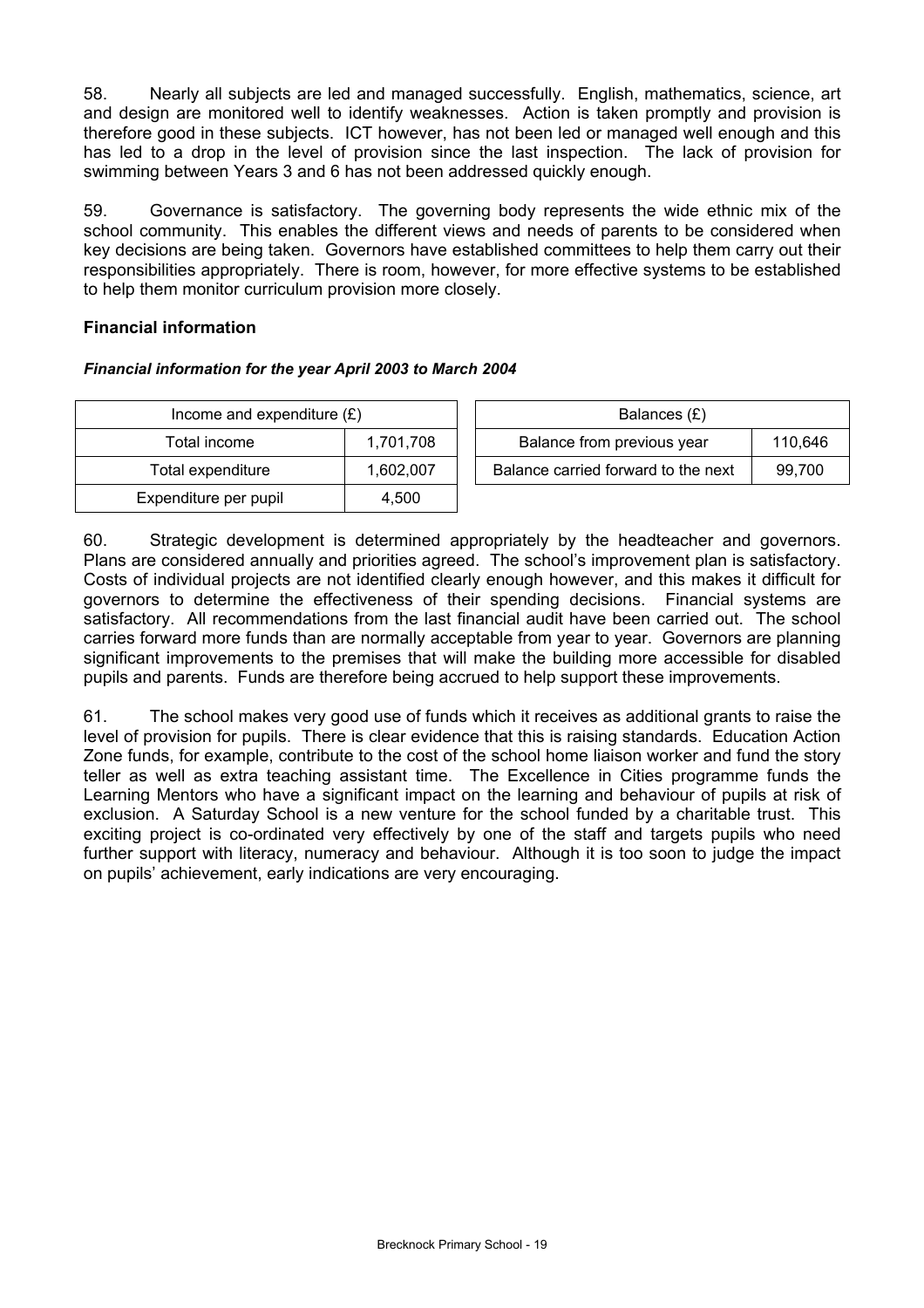# **PART C: THE QUALITY OF EDUCATION IN AREAS OF LEARNING, SUBJECTS AND COURSES**

# **AREAS OF LEARNING IN THE FOUNDATION STAGE**

62. Children who enter the nursery and Reception have widely varying levels of experience. Overall, however, levels of attainment are well below average compared with those found nationally, particularly in some aspects of language development and personal and social development. Over four fifths of the children who enter the nursery are learning English as an additional language, and many of these are at the very early stages.

63. Achievement is good in this part of the school because of good teaching. Specific additional support for those children at the early stages of learning English is good. All classes benefit from time with a support teacher and nursery children work with an experienced bi-lingual assistant. Children with special educational needs are identified early and also achieve well.

64. Induction arrangements are good. The school is sensitive to the needs of young children and arrangements reflect this. Staff work hard to ensure that children settle happily into the nursery and Reception class settings. Most, but not all children are on track to achieve the expected Early Learning Goals in Personal, Social and Emotional Development and in aspects of Creative and Physical Development.

65. Leadership is currently satisfactory and day-to-day management is good. The staff teams work effectively in each class and responsibilities are clearly defined. The school has made satisfactory improvement since the last inspection. The good quality of teaching has been maintained. Planning is in line with national guidance for children of this age and procedures for assessing individual children's progress are very good. This data is used very well in planning the curriculum.

# **PERSONAL, SOCIAL AND EMOTIONAL DEVELOPMENT**

Provision for personal, social and emotional development is **very good.**

#### **Main strengths and weaknesses**

- Teaching in this aspect is very good and children make very good progress.
- Behaviour is consistently good and children enjoy learning.
- Relationships between adults and children are very good.
- Children develop good levels of concentration.

#### **Commentary**

66. Strong teaching in this aspect of development underpins learning in all classes. Progress is very good and most children are on track to meet the expected standards by the end of the Reception year. Routines are very clearly established and almost all children feel secure and confident. Staff are very sensitive to individual needs and work with parents to help children settle in. All adults have high expectations of good behaviour and their consistent approach ensures that children soon understand what is expected. Children are usually absorbed in their activities. Staff deal with occasional incidents, such as sand throwing, calmly and promptly. They help children to understand that they must learn to share, to take turns and to think of others. Activities are well planned and stimulating and children are motivated to learn. Concentration levels are good and many children in the nursery focus for quite long periods on activities. A few children lack confidence, for example after transferring to Reception from the nursery. Teachers are quick to note this and to plan ways to help them join in activities.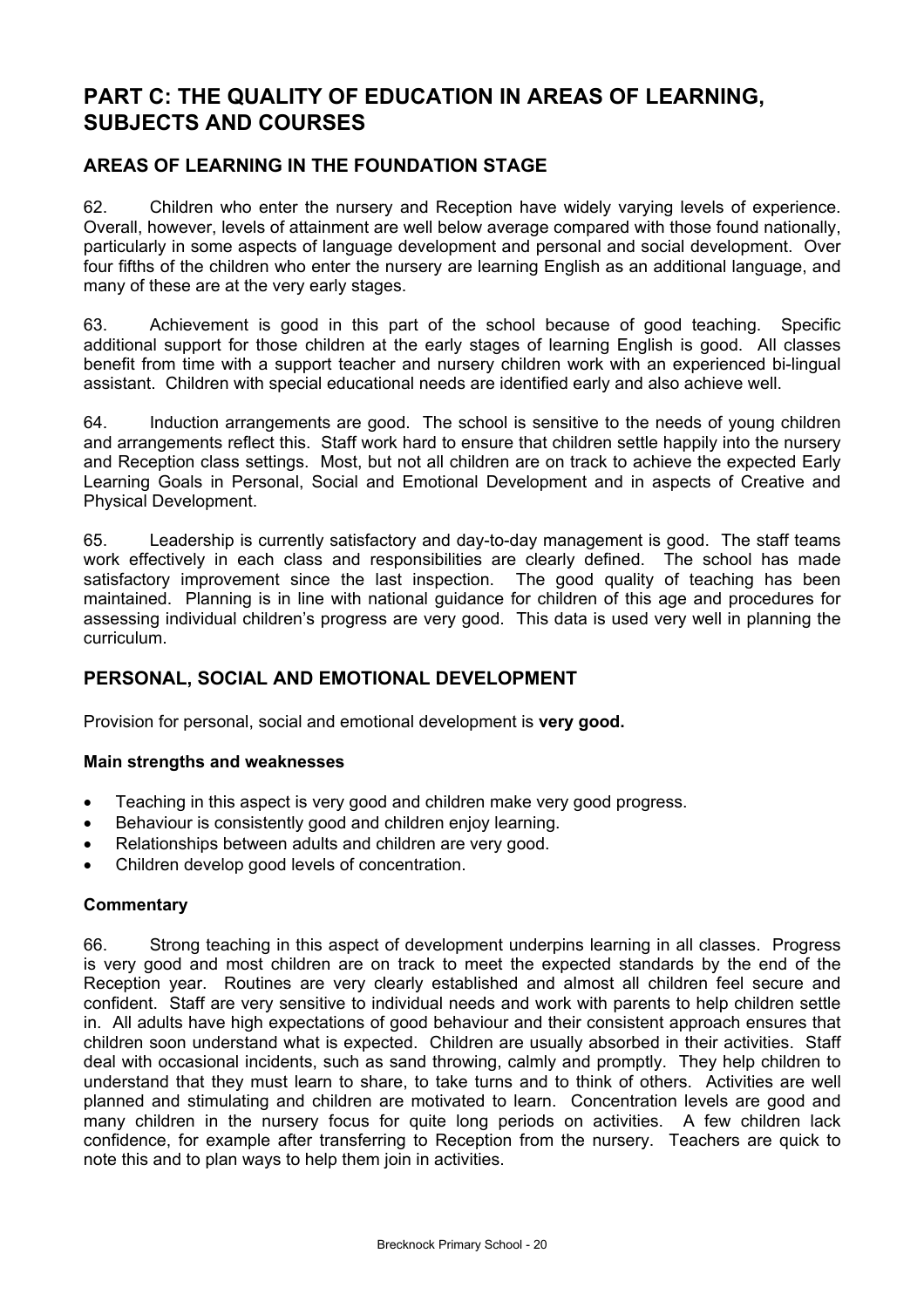67. There is a good balance between adult-led activities and those where children work independently. Most older nursery children choose activities confidently and many have developed good levels of concentration. Adults encourage children to be independent, and most help to tidy up or take registers to the office. Relationships between adults and children are very good. Children can be confident that adults will listen to them and know that their efforts are valued.

# **COMMUNICATION, LANGUAGE AND LITERACY**

Provision for communication, language and literacy is **satisfactory.** 

#### **Main strengths and weaknesses**

- Staff take every opportunity to encourage children to talk about their activities.
- Most children do not recognise many letter sounds and this slows the development of reading and spelling skills.
- Children are encouraged to develop early writing skills through a good range of purposeful activities.
- Sometimes the brightest children are not extended enough in their learning.

#### **Commentary**

68. Progress over this area of learning is satisfactory overall and is strongest in the development of speaking and listening skills. All children make good progress in this aspect and steady progress in acquiring reading and writing skills. Teaching is satisfactory overall and good in promoting speaking and listening skills. By the end of the Reception year, however, few children reach the expected standards. Most children come from homes where English is an additional language and many have very limited English vocabularies.

69. In both the nursery and the Reception classes there is a constant focus on developing speaking and listening skills. Staff reinforce language at every opportunity, modelling sentences correctly as they work alongside children. The children are encouraged to talk about their activities and gain confidence within a very supportive atmosphere. Role-play activities such as the "vet's surgery" have a high profile and staff are very skilled extending the children's play. Some children depend very heavily on this adult support in order to talk to others.

70. Children have ready access to books and enjoy stories. They handle books with care and understand that print carries meaning. Nursery children enjoy sharing books with an adult. Elements of the literacy hour are introduced in the Reception classes, but most children are only just beginning to recognise initial letter sounds. Few recognise any simple words. The school is introducing a new system for teaching sounds and letters and this is showing early signs of success. In a lively lesson in one class, for example, children responded very well as they linked sounds and actions. By the end of the session many could distinguish between words starting with *m* and *s*. In this lesson, higher attaining children were extended, but this is not the case in all literacy periods.

71. Children have good opportunities in the nursery for early writing activities during play, and are encouraged to write alongside the teacher. Some attempt to copy words and begin to write their names. Reception children have suitable opportunities for writing independently during play, and take part in formal writing activities with adults. Samples of phonics worksheets indicate that not enough attention is paid to teaching correct letter formation.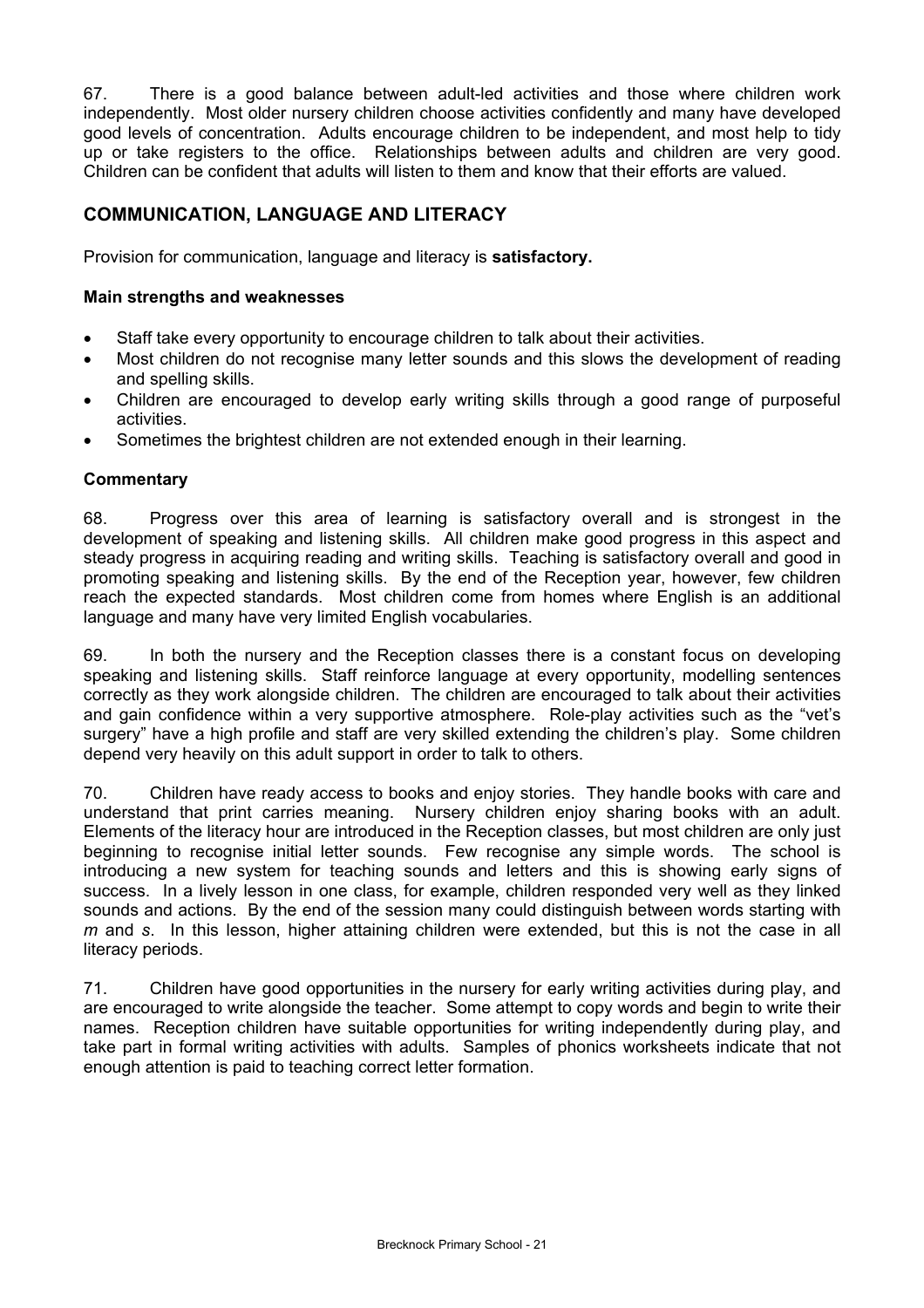# **MATHEMATICAL DEVELOPMENT**

Provision for mathematical development is **good.** 

#### **Main strengths and weaknesses**

- Children learn to count accurately and they begin to use numbers in various activities.
- Sometimes, activities are not matched well enough to children's different needs.

#### **Commentary**

72. Teaching is good overall. From the time they start in the nursery children are encouraged to count, to compare and to recognise numbers and shapes. Activities are enjoyable and resources are good. Reception children enjoyed selecting shapes from a bag and naming them, and a group worked well as they went on a "shape hunt" along the corridor. Children at the early stages of learning English make very good progress when they work with the support teacher. Specific vocabulary is carefully emphasised and children become confident to try out new activities. Staff involve children regularly in counting activities throughout the day. They check the register numbers, count how many legs they have painted on a cat, and count ducks as they fish in a pretend pond. Singing rhymes and games are used effectively to help children remember numbers and order.

73. By the time they leave Reception, children have made good progress, but the proportion of children meeting the expected standard is below average. Higher attaining children count to 20 confidently and are beginning to understand the concept of addition. Samples of work indicate that activities are not always varied sufficiently to cater for the very wide range of needs.

## **KNOWLEDGE AND UNDERSTANDING OF THE WORLD**

Provision for knowledge and understanding of the world is **good.**

#### **Main strengths and weaknesses**

- Teaching is effective and children achieve well.
- Activities are stimulating and resources are good.

#### **Commentary**

74. Progress is in this aspect good, but by the time children leave the Reception classes standards are below average. Many children have a restricted range of vocabulary when they start school and some have quite limited experiences of the world around them.

75. Visits are arranged to widen children's knowledge and themes are carefully chosen. Teaching in this aspect is good and includes planned use of the outdoor area when possible. Children enjoy a good variety of interesting and motivating activities. A shared theme offers both the nursery and Reception children a stimulating focus and staff are able to repeat vocabulary in different situations. This makes learning a coherent experience for children and they gain confidence with new words and ideas. Role-play is used very effectively. The vet's surgery successfully engaged children's interest and staff built well on children's familiarity with features such as queues, stethoscopes and medicines. Children are not always sure of the names of animals, but are encouraged to talk about them as they paint, wait in the "waiting room" or take part in a counting activity. Interest and curiosity is stimulated by other activities, for example a table with magnets and metal objects.

76. Assessments by staff show that children are often slow to ask questions, and so the adults model questioning well as they work alongside children. Resources are of good quality so that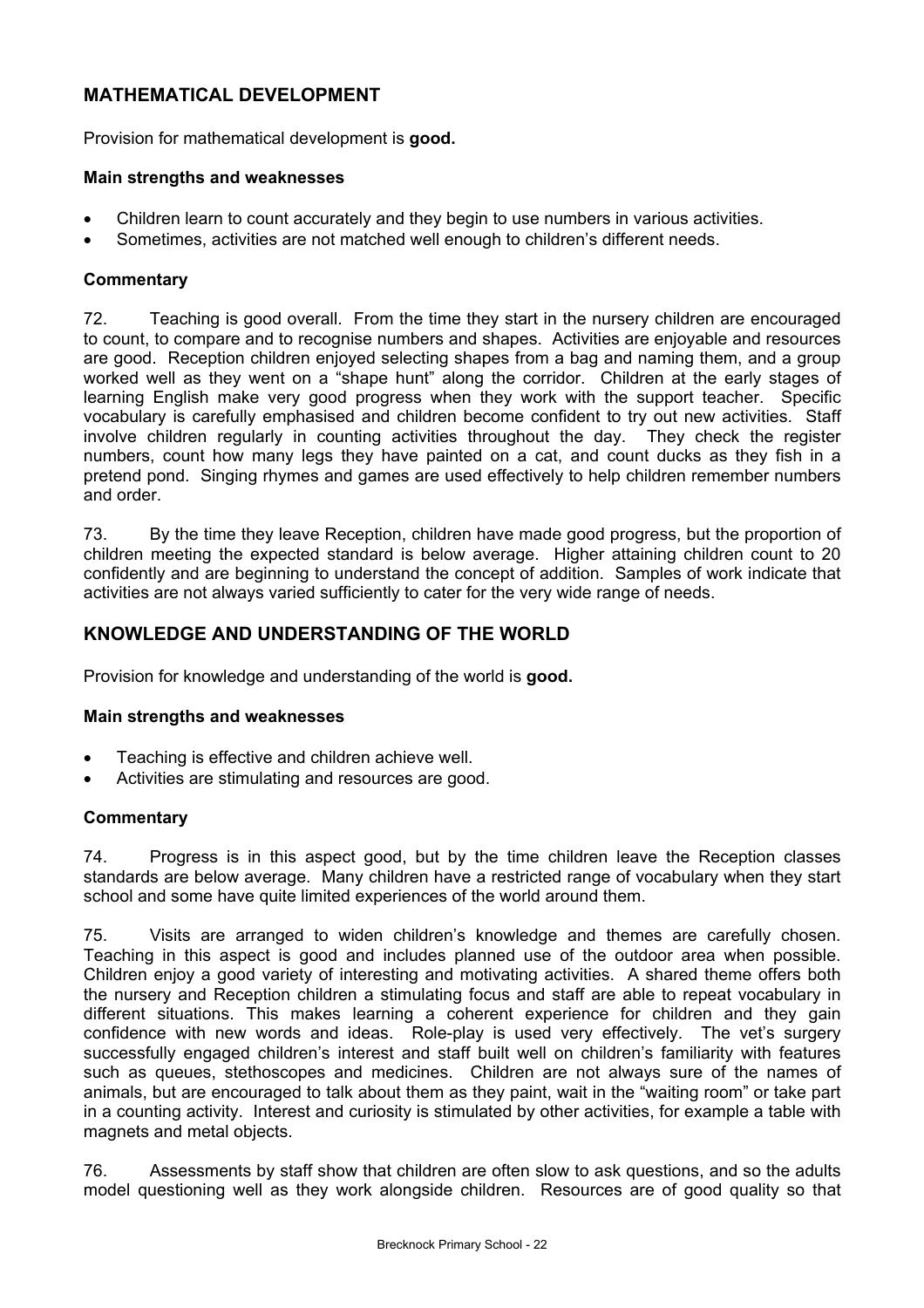activities are attractively presented. Children have satisfactory access to computers and in the nursery mouse skills are taught very effectively as children are helped to use simple programs.

# **PHYSICAL DEVELOPMENT**

Provision for physical development is **good.** 

#### **Main strengths and weaknesses**

- Children have good opportunities for outdoor activities.
- Teaching is good and children make good progress.

#### **Commentary**

77. Teaching in this aspect is good and children make good progress. Most children are on track to achieve the expected standards for their age by the time they leave the Reception class. Poor weather during the inspection restricted the use of the outdoor area, but the teachers' plans include daily opportunities for energetic play.

78. Both Reception classes have formal physical education lessons in the hall. These prepare children well for the move to Year 1, as well as developing a range of movement skills. Many activities in the nursery and in the Reception classes promote the development of small motor skills. Children work with a variety of different tools and equipment and experience a good ranger of materials. They learn to control scissors, brushes, pens and pencils with increasing dexterity. Staff guide children carefully in the correct use, for example, of scissors.

# **CREATIVE DEVELOPMENT**

Provision for creative development is **good.** 

#### **Main strengths and weaknesses**

- Children achieve well because teaching is good.
- Role-play activities are used very effectively to stimulate children's imaginations.

#### **Commentary**

79. Children make good progress in creative development because of a variety of carefully planned activities. Good quality resources play a part, but the most significant factor is the quality of the teaching from teachers, nursery nurses and teaching assistants. Staff talk constantly to children as they work with them, explaining, encouraging and providing a commentary on what they are doing. This good modelling of language helps the children to increase their vocabulary and try out new words.

80. The role-play corners attract many children. Staff are skilled in modelling imaginative play and in extending children's play by building on their ideas. Children have good opportunities to extend and consolidate their learning independently as well as by working with adults. Reception class children have formal music lessons, but teachers in both year groups use singing well during the day. Children enjoy taking part in action songs and rhymes. Most children are on track to meet the expected standards by the time they leave Reception.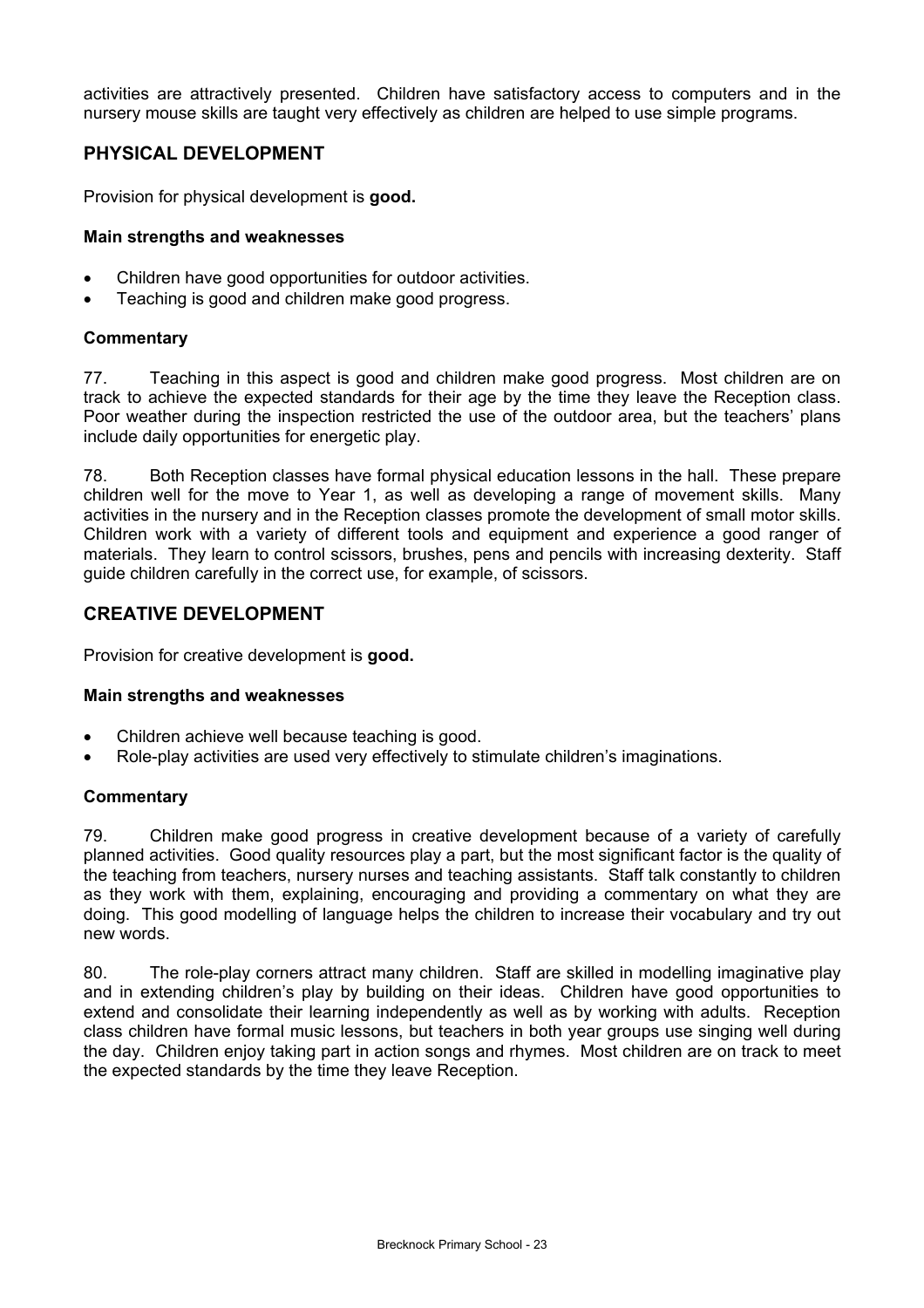# **SUBJECTS IN KEY STAGES 1 and 2**

# **ENGLISH**

Provision in English is **good.** 

#### **Main strengths and weaknesses**

- Leadership and management are good and recent initiatives are beginning to have an impact on standards.
- Teaching is good and, as a result, pupils achieve well from their initial starting points.
- Pupils are given good opportunities to improve their speaking and listening skills.
- Provision for reading has improved since the last inspection.
- Standards in English are well below average in Years 2 and 6.
- Pupils do not have enough opportunity to use their literacy skills in other subiects.

#### **Commentary**

81. Standards in the 2004 national tests at the end of Year 2 and Year 6 were well below the national average. Results compared favourably, however, with those in similar schools. Standards have been rising gradually since 2001.

82. The school caters well for more able pupils and those identified as gifted and talented. This enables them to achieve well in English. However, many pupils enter the school later than the usual time. A large number of these pupils are learning English as an additional language. Some have not attended school before. The school offers these pupils good support and, as a consequence, they achieve well. Despite this, standards in the current Year 2 and Year 6 in all aspects of English are still well below average. The school is working hard to improve provision across the school to try to raise overall standards.

83. Leadership and management of English are good. Recent changes are beginning to have an impact on learning. Boys' achievement was rightly identified by the school as being weaker than that of girls. Strategies have been introduced to try to address this and there are signs to show they are being successful, particularly in younger classes between Years 1 and 5. The school has revised planning systems and work is now presented more coherently, allowing teachers to develop aspects of English over two weeks. Year 6 pupils are taught in groups arranged according to ability. This allows teachers to focus more closely on the needs of individuals and small groups.

84. Teaching is good, and pupils are generally achieving well in lessons. Planning is clear and cohesive, activities are matched well to pupils' capabilities and pupils with special educational needs are given effective support. Teachers give praise and encouragement regularly during lessons, but the quality of marking is not consistently good. Pupils are not always clear about how they might improve their work.

85. In many lessons the teaching methods are lively and varied, capturing the interest of pupils. Most lessons offer good opportunities for pupils to practise and develop their speaking skills. Teachers have good questioning skills and usually give pupils the chance to give extended answers. In many classes pupils have "speaking partners" that allows all pupils to be involved in discussing key ideas. In a Year 3 class, for example, the teacher and learning support assistant modelled a speaking activity extremely well, inspiring pupils to have a go themselves. Such strategies are valuable for all pupils, but particularly for those learning English as an additional language. Progress in acquiring speaking skills is good, with pupils starting from a low base. The contrast is very marked between Year 1, where pupils find it hard to talk with their partners, and Year 2 where pairs talk quite readily. Detailed discussion of writing activities is proving a valuable tool for helping pupils order their ideas before they start to write.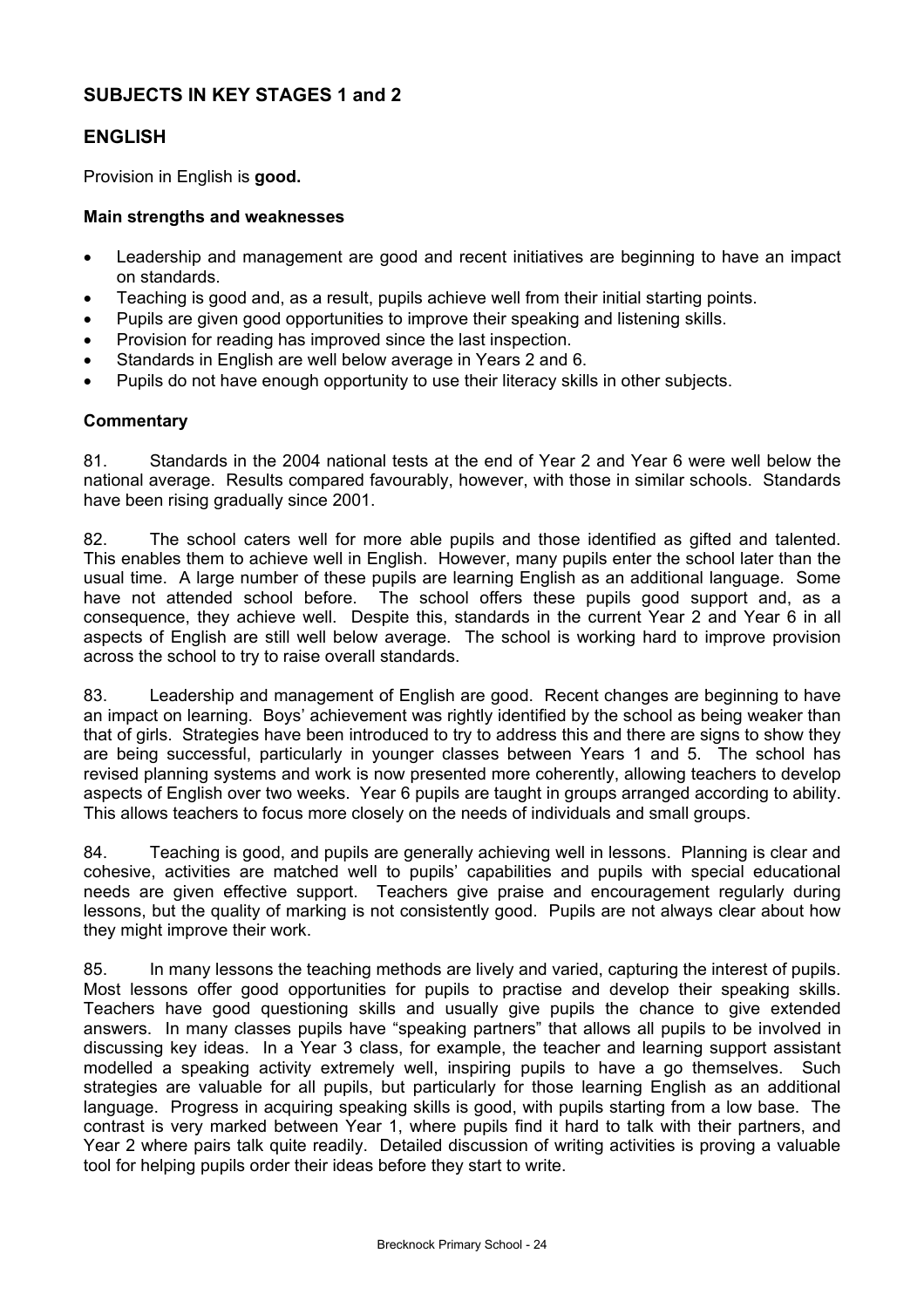86. Provision for reading has improved since the last inspection and standards by the end of Year 2 have risen. The school now has a good stock of reading books and guided reading sessions are organised carefully. In general, books are now matched well to individual needs. Phonic skills are taught well and Year 2 pupils tackle unfamiliar words by sounding them out, as well as using other skills. By Year 6, most pupils have preferred authors, and average and higher attainers read fluently and competently. However, there are a significant number of pupils who lack confidence in their skills and have quite a limited range of vocabulary to support their reading.

# **Language and literacy across the curriculum**

87. Samples of work indicate that pupils do not have enough opportunities to use their reading and writing skills to extend their learning in different subjects. There are a few examples of useful work being done in, for example, history and design and technology. However, work in pupils' books in religious education, science and geography is limited and shows that they are not routinely encouraged to record their work. This limits the opportunities they have to practise and develop their literacy skills.

# **MATHEMATICS**

Provision in mathematics is **good.** 

## **Main strengths and weaknesses**

- Standards are rising and are now similar to those found nationally.
- Teaching is good so pupils achieve well.
- Pupils have positive attitudes to their work.
- The subject is led and managed successfully.
- Marking of pupils' work gives little guidance for future improvement.

#### **Commentary**

95. The standards attained in the 2004 tests taken by Year 2 and Year 6 pupils were well below the national average. However, Year 6 pupils were attaining standards above those found in similar schools and pupils in Year 2 were in line.

96. Pupils currently in Year 2 are working at levels below those found nationally and those in Year 6 are attaining standards the same as those expected nationally. This represents good improvement since last year and is a direct result of the good teaching the pupils receive and the impact of a number of effective initiatives designed to raise standards. Lesson planning has been improved and in Year 6, pupils are now divided into classes according to ability. Such initiatives are proving successful in meeting the needs of pupils of different capabilities. A mathematics 'fun day' also helped raise the profile of the subject within the school community and increased pupils' enthusiasm.

97. Teaching is good. The planning of numeracy work is particularly effective as it is closely matched to the needs of the individual pupils and helps them learn at a good rate. The setting of pupils in Year 6 is also having a positive effect on progress as teachers can plan work more closely matched to the prior attainment of pupils. Also, as three groups are formed from the two classes, they have fewer pupils to teach and are able to give them more individual attention. Teachers use support staff very effectively to help those pupils who find the work hard or have behavioural difficulties. Teachers include the role of support staff in their planning and brief them fully before each lesson. They manage their classes very well and create a good working atmosphere in which pupils can learn effectively. Relationships are particularly strong and there is a great deal of mutual respect evident in classes.

98. Pupils respond well to the good teaching. They are attentive in lessons and keen to learn. They are proud of their many achievements. They present their work neatly in their books and the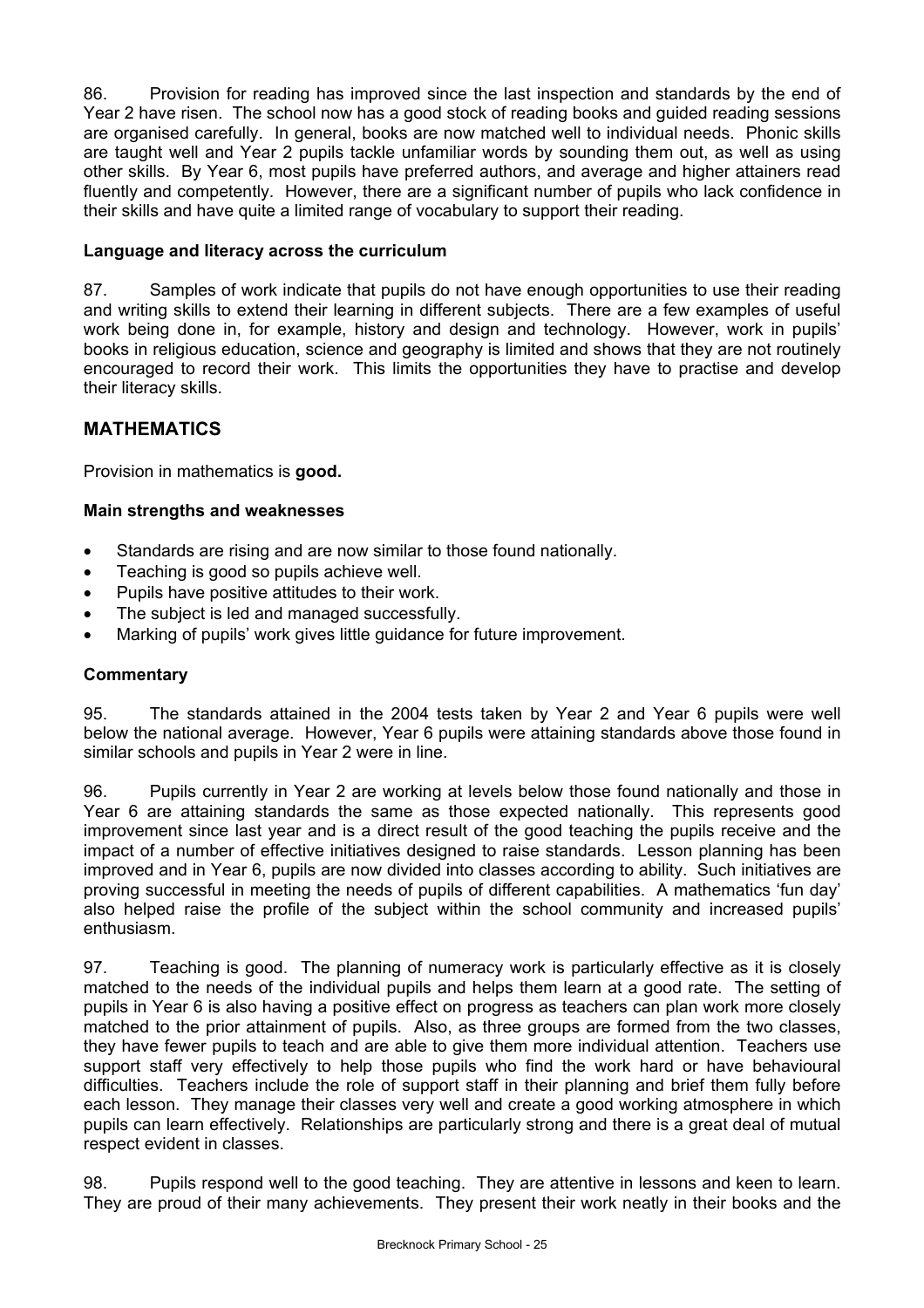vast majority successfully complete the work set for them. Their behaviour in lessons is good and they willingly join in discussions. This was clearly seen in a Year 6 lesson about solving word problems in which the pupils made many useful and perceptive comments, suggesting suitable strategies to find the correct answer to some difficult questions.

99. The subject is led and managed successfully. There is a strong focus on raising standards. The provision is monitored carefully to identify areas of strength and weakness. For example, number work was found to need more attention and this has been successfully addressed through teachers' planning. Assessment procedures are good and are used to track individual pupils to show their progress as they move through the school.

100. Pupils' work is marked regularly and accurately with some encouraging and supportive comments added. Marking does not, however, often help pupils to know exactly what they need to do to improve further. There is a little self-assessment by pupils but many remain unaware of exactly how well they are doing and how to attain a higher level in their work.

## **Mathematics across the curriculum**

101. The pupils' skills in mathematics are sometimes used in other subjects of the curriculum. When such links are made they prove useful, making learning more relevant and helping pupils reinforce their skills and understanding in mathematics. For example, pupils measure in design and technology and record their findings graphically in science. Not enough use of ICT is made to support pupils' learning in mathematics.

# **SCIENCE**

Provision in science is **good.** 

## **Main strengths and weaknesses**

- Pupils achieve well from a low starting point on entry to the school.
- The quality of teaching and learning is good.
- The leadership and management of science is very good.
- Although some investigative science is planned for, it is not yet embedded in practice in all year groups.
- Teachers mark pupils work regularly but seldom give them useful pointers for improvement.

#### **Commentary**

95. The standards attained at the end of Year 2 and Year 6 in the 2004 national tests and assessments showed that standards were well below the national average but were broadly in line with those achieved in similar schools. Evidence from lesson observations, work scrutiny and discussions with pupils indicate that, this year, standards will be higher. Standards in Year 2 are likely to be below, rather than well below nationally expected levels. Pupils in Year 6 are on track to meet national standards in the subject. The school has set challenging targets for these pupils which look likely to be achieved. This represents very good improvement that is a direct result of the successful leadership and management of the subject.

96. Achievement is good across the school because of the high quality of teaching that pupils receive. It is also supported by the pupils' good attitudes in lessons that shows in their high levels of interest, concentration and good behaviour.

97. The quality of teaching and learning is good. Teachers' plans clearly identify the objectives for lessons, key vocabulary and questions to be asked. Expectations for learning and behaviour are high, and all pupils are challenged in their scientific thinking. Additional staff are used very successfully to support pupils, particularly those with special educational needs or English as an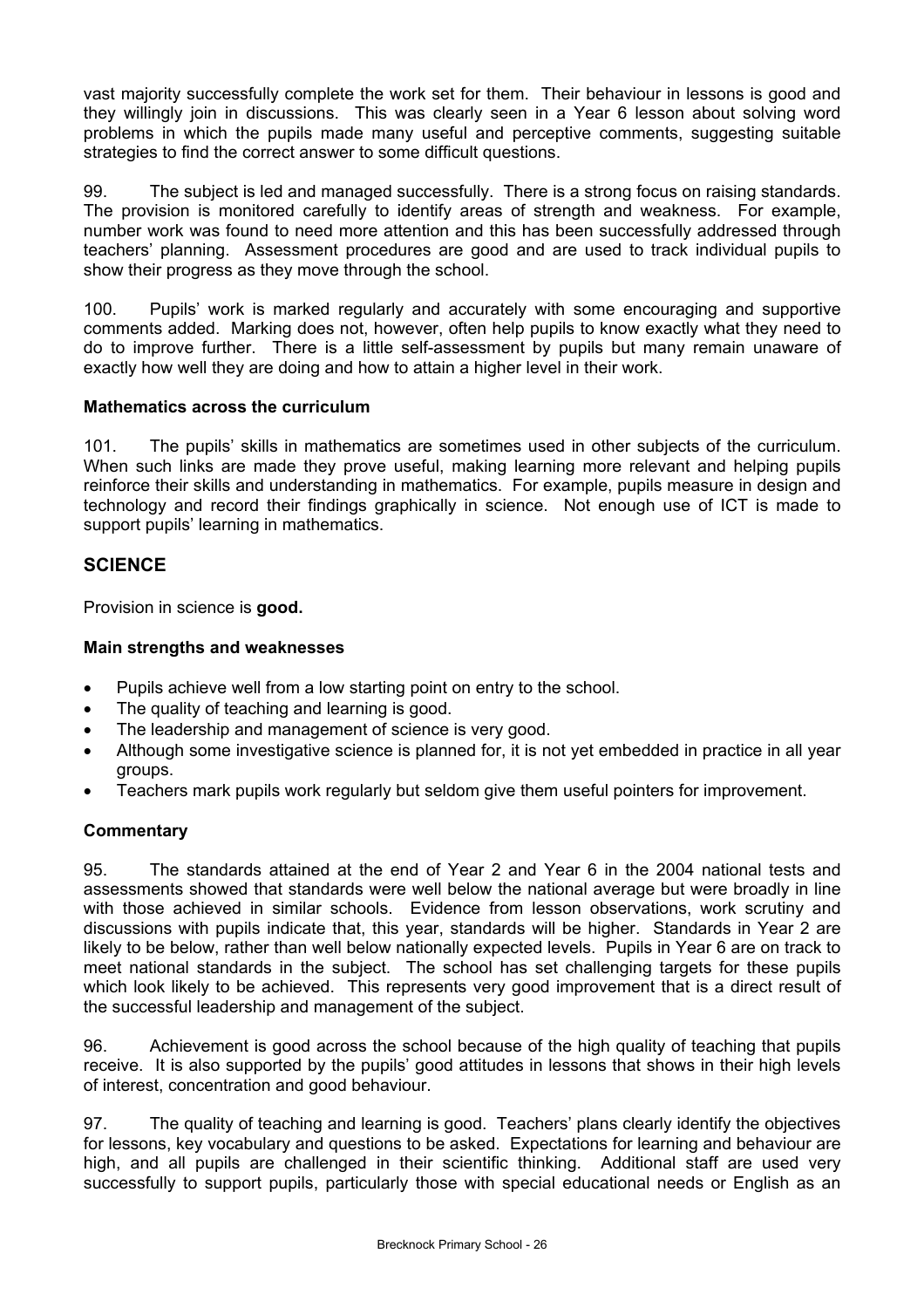additional language. These pupils are supported well by clear explanations and the use of visual aids. This ensures that all pupils make good progress and can talk confidently about their learning.

98. Pupils have opportunities to study a wide variety of scientific topics. They are developing their understanding of scientific processes successfully. For example, pupils are starting to question why there is a need for a fair test and how variables affect an experiment. However, the level of investigative science varies across the school. Where teachers are more confident in their teaching and knowledge of science, opportunities for investigations are more frequently planned. As a result, pupils' experience and opportunities vary between classes and year groups. Pupils' work is marked regularly, but rarely identifies pupils' achievement or what they have to do to improve. In some classes, pupils do not record enough of their science work in books. This means that opportunities are missed to practise their literacy skills.

99. The leadership and management of science are very good. There is a clear understanding of the strengths and weaknesses across the school and of the priorities required to further raise standards of attainment. Very good subject knowledge and a real enthusiasm for science enable the co-ordinator to provide a really good model of teaching. Effective strategies are in place to share this good practice with other staff to try to raise the level of teaching and thereby impact on pupils' achievements. Effective monitoring strategies enable weaknesses in the curriculum to be identified and appropriate action taken.

# **INFORMATION AND COMMUNICATION TECHNOLOGY**

Provision in information and communication technology (ICT) is **unsatisfactory.**

#### **Main strengths and weaknesses**

- The school makes very good use of outside resources to help pupils in Year 2 develop effective skills and knowledge.
- Pupils do not use computers well enough within class lessons to support their work in a range of different subjects.
- Standards have fallen in Years 3 to 6 since the last inspection because of unsatisfactory teaching and inadequate strategic planning and monitoring of the subject.

#### **Commentary**

100. At the time of the last inspection, standards in information and communication technology were found to be good throughout the school. Standards remain above average in Year 2 but standards in Year 6 have fallen and are now just in line with nationally expected levels. This is because the rate of improvement in the school has not kept pace with national developments. The lack of effective monitoring and strategic planning has led to resources being unsatisfactory.

101. Pupils in Year 2 achieve well. These pupils have a weekly lesson at The Arsenal Study Support Centre at Holloway School. This gives them access to very high quality resources and teaching on a weekly basis, which have a positive impact on standards.

102. Pupils reach the standards expected of them by the end of Year 6 but their achievement is unsatisfactory, considering the high levels they reach in Year 2. The quality of teaching and learning in this part of the school is unsatisfactory. Teachers often spend far too long demonstrating skills to the class and this makes pupils bored and restless. This was noted in an unsatisfactory Year 3 lesson, when pupils' behaviour and concentration suffered because of a lack of practical involvement. However, a Year 6 lesson showed pupils making satisfactory progress in developing their knowledge and understanding of spreadsheets. Sound planning and the provision of good advice to pupils helped them achieve appropriately. Pupils in this year group have covered many of the required aspects of the subject but are not yet confident in the use of control and monitoring equipment, digital cameras or how to use email.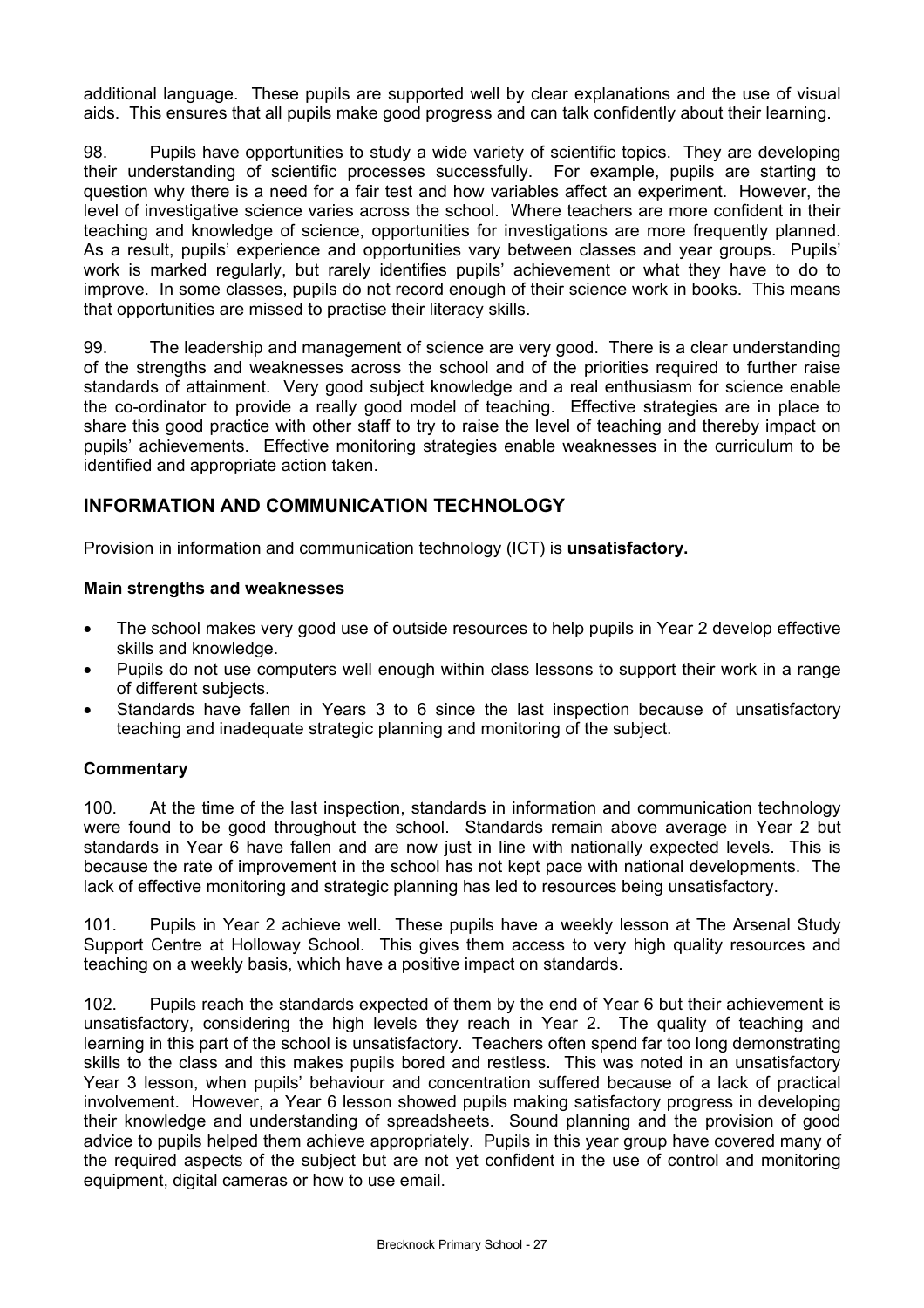103. Clubs are held at lunch times and after school in the computer suite. These provide useful opportunities for pupils to work or play on computers. Some pupils in the clubs do not have a computer at home and some do not have regular access to the Internet. The enrichment opportunities provided by the school are helping these pupils to develop their confidence and further their computer skills.

104. The subject has not been led and managed effectively to ensure that provision keeps pace with national developments. The subject policy and strategic plan for development are inadequate to drive forward improvement successfully. Provision has not been monitored well enough to identify the weaknesses in teaching and learning.

#### **Information and communication technology across the curriculum**

105. There are few opportunities for pupils to use ICT in other subjects. Links planned are often ineffective and do not happen often enough to really be successful in developing pupils' skills and knowledge. Computers are rarely used in classrooms to support pupils' learning.

# **HUMANITIES**

106. Three lessons were observed in **religious education** and five in **history.** None were observed in **geography** and it is therefore not possible to give an overall judgement about provision in the subject. Teachers' plans and pupils' work in geography were analysed and showed that pupils study a range of geographical topics during their time at the school. Evidence shows that, through their work, pupils develop their geographical skills successfully by using atlases, maps, information texts and videos. These resources are used by pupils to gain information about themes such as recycling, and to help them draw comparisons between locations such as London and Chembakolli in India. Visits and visitors are also well used to enhance topics being studied. For example, pupils visit a local recycling centre and parents are often used to share information about the countries where they were born. However, written work does not always reflect the breadth of work studied and at times varies within a year group.

# **History**

Provision in history is **good.**

#### **Main strengths and weaknesses**

- The quality of teaching is good and pupils achieve well.
- Good resources and use of visits enhance the quality of pupils' learning.
- Not enough work is recorded in pupils' books to help them practise and develop their literacy skills and consolidate their knowledge and understanding of history.

#### **Commentary**

107. All elements of the history curriculum are covered well and pupils make good progress, leaving in Year Six with standards broadly in line with national expectations. This reflects good achievement by pupils, considering they began school at levels well below those expected for their age.

108. The quality of teaching is good and, as a result, pupils develop an interest and enthusiasm for history. Well organised support by teaching assistants helps those pupils with special educational needs or English as an additional language take a full part in lessons and achieve well. Good questioning by teachers ensures that pupils have an understanding of key vocabulary. Teachers often provide good opportunities for pupils to use new vocabulary in discussion and this also supports bilingual learners. While opportunities for speaking and listening are good, pupils are not always encouraged to write about their studies, enabling them to practise and develop their literacy skills.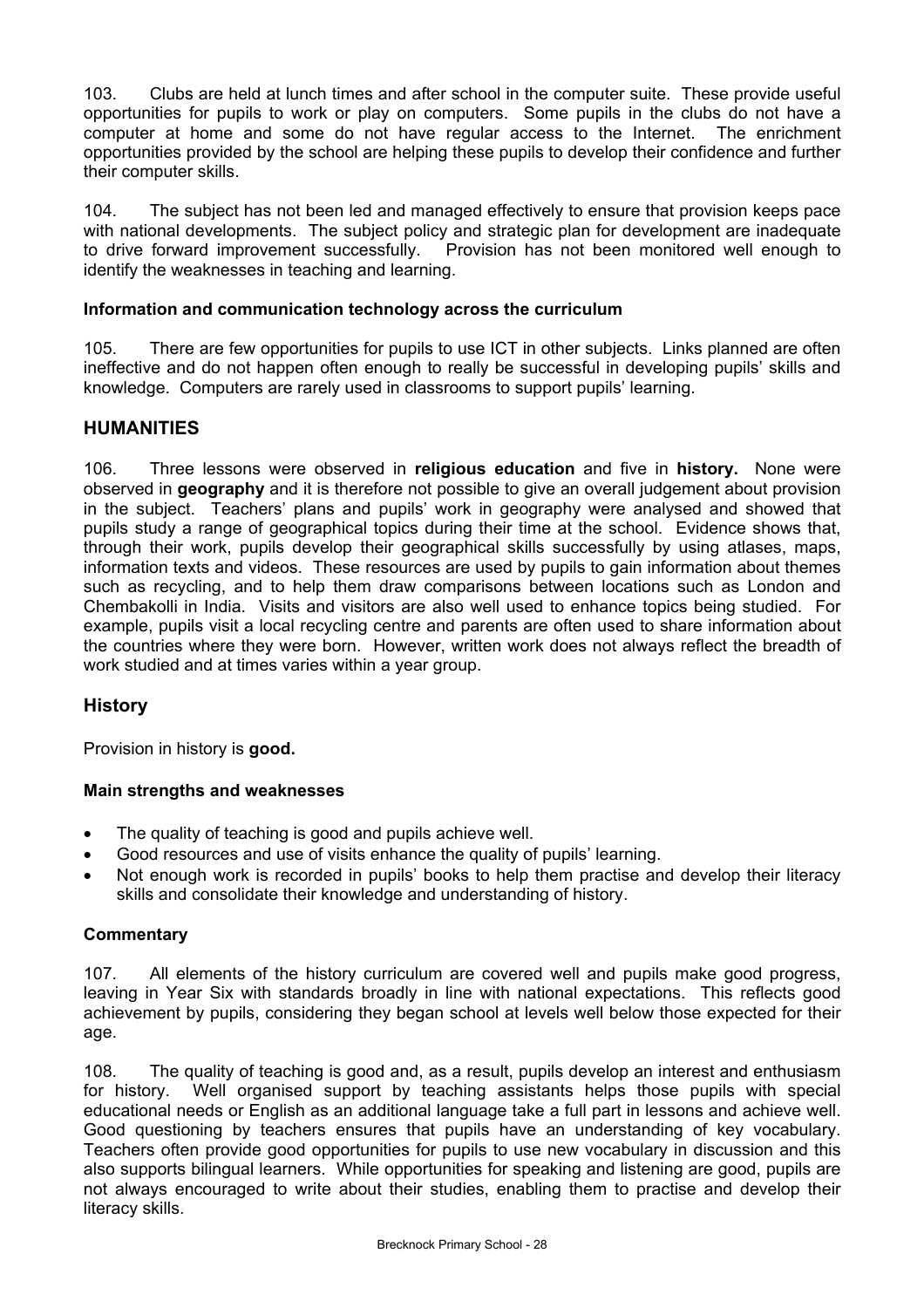109. The use of artefacts, visits and visitors remains a strength of the school as it was at the previous inspection. The school has a wide variety of historical artefacts that are effectively used to enrich different topics. Visits to places such as the Museum of London to study the Romans, and visitors to the school also support pupils' understanding of different periods in history.

110. Leadership and management are satisfactory. Appropriate areas for development have been identified by the new co-ordinator, including more use of ICT within the subject.

# **Religious Education**

Provision in religious education is **satisfactory.** 

#### **Main strengths and weaknesses**

- Teachers sensitively encourage pupils to share their own religious beliefs with others and this helps to develop high levels of mutual respect and understanding.
- There are some very interesting and useful resources that help to illustrate elements of the subject successfully to pupils.
- There is not enough recorded work in pupils' books.
- Development of the subject is not planned well and some areas identified in the past as needing attention, have not been addressed.

#### **Commentary**

111. Pupils' knowledge, skills and understanding meet the requirements of the locally Agreed Syllabus in both Years 2 and 6. This reflects the findings of the school's previous inspection. Pupils' achievement is satisfactory but little has been done to improve provision in a systematic way. By Year 6, pupils can talk confidently about a range of religious beliefs. They show good understanding about the importance of prayer, and are happy to discuss their own approaches to prayer within their individual religious faiths.

112. The quality of teaching and learning is satisfactory overall. Lessons seen during the inspection were good but the work in pupils' books shows a range of quality and coverage. In some classes, for example, in Year 5, the tasks set show good levels of challenge, as pupils consider the meanings of symbolism. In Year 6, however, little work is recorded in pupils' books. Opportunities are missed for pupils to practise and develop their literacy skills and respond in an individual, more personal way.

113. Teachers often show good knowledge of the subject and this helps them to put lessons over in an interesting and stimulating manner. This was seen in lessons in Year 3 and 4, where teachers' enthusiasm and confidence made the subject come alive for the pupils. Teachers provide good opportunities for pupils to exchange ideas on the subject and develop their vocabulary. This helps all the pupils, but especially those with special educational needs and those for whom English is an additional language. Resources, including religious artefacts, are often used to stimulate pupils' curiosity. Original Indonesian puppets for example, are used to help Year 3 pupils understand Hindu stories.

114. Pupils' own enthusiasm and positive attitudes to the subject contribute greatly to their achievement. Pupils are keen to share their ideas within a calm and very supportive atmosphere.

115. No judgement was able to be made on the quality of leadership and management due to the absence of the co-ordinator, but plans and documentation were scrutinised. These showed little monitoring of coverage across year groups. Further improvement of the subject is not planned in a systematic and rigorous way. Aspects highlighted for development in the past have not been addressed.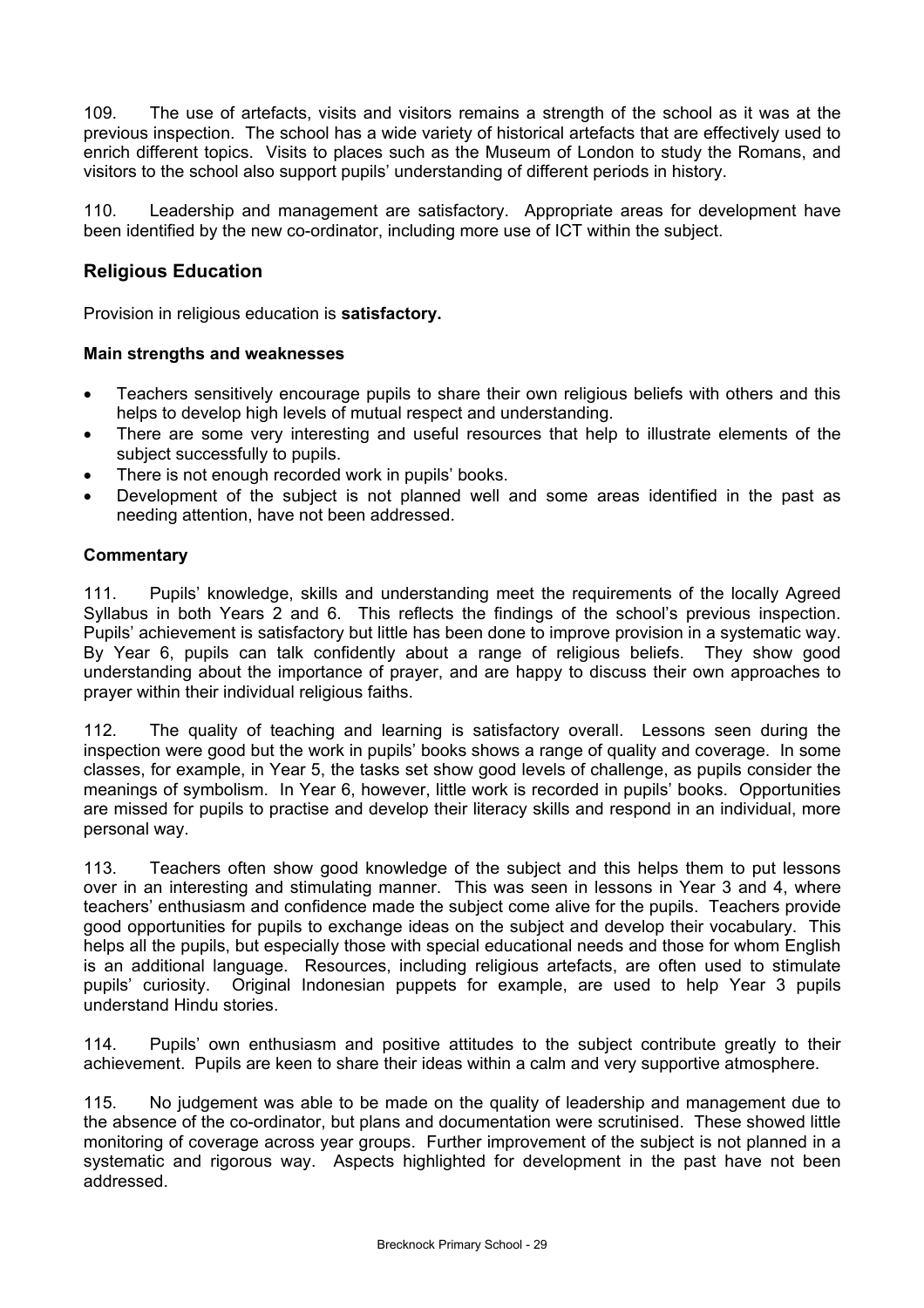# **CREATIVE, AESTHETIC, PRACTICAL AND PHYSICAL SUBJECTS**

116. No direct teaching of **design and technology** was observed during the inspection. It is not possible, therefore, to make an overall judgement about provision. However, the subject was effectively combined with art in two lessons observed. In addition, teachers' plans were scrutinised and discussions held with pupils about their work. Pupils clearly develop their knowledge, skills and understanding of the subject successfully as they move through the school. They learn to design and make products and can evaluate the outcomes, suggesting ways in which they might improve their designs.

117. In **music** a number of visiting teachers provide expert tuition in playing instruments, including the recorder and trumpet. Gifted and talented pupils play recorders and trumpets to an extremely high standard. No whole class music lessons were taught during the inspection, which prevents a judgement being made on the overall quality of the provision.

# **Art and design**

Provision in art and design is **good.** 

#### **Main strengths and weaknesses**

- The subject is led and managed well.
- Currently, standards are above average in Year 6 and well above average in Year 2.
- Teachers have good subject knowledge which means they are able to put over their lessons confidently to pupils.
- The school makes good use of visits and visitors to enhance pupils' experiences in the subject.
- The policy for art and design is out of date.

#### **Commentary**

118. At the time of the last inspection, pupils were attaining higher standards than those found in most schools and this is still the case. Pupils in Year 2 show very good skills in observational drawing for example. They use their imagination well to paint scenes from 'The Owl and the Pussycat'. In Year 6, standards are not as high, but they remain above the levels expected for their age. Charcoal and pencil drawings, painting, collage and a range of three-dimensional work reflect the school's commitment to developing pupils' creative talents.

119. Art is used effectively in some other subjects. For example, children in Year 3 combined music and art in imaginative representations of 'The Carnival of the Animals' by Saint-Saens. However, little use of ICT is made to support the subject. The quality of teaching is good, mainly because of teachers' confidence and good personal knowledge and skills. They are able to teach individual skills clearly so that the pupils learn correct techniques.

120. The school makes use of a large number of visits and visitors to enrich the art curriculum. This has a significant impact on standards and achievement. For example, links with the Kings Cross project enabled children in Year 6 to produce some effective work on structures. Special provision is made for children identified as artistically talented, to further develop their skills.

121. Leadership of the subject is good and leads to art enjoying a high profile in the school. The policy for the subject, however, is out of date and does not provide clear guidance to new staff about the school's expectations for the subject.

# **Physical education**

Provision in physical education is **satisfactory.**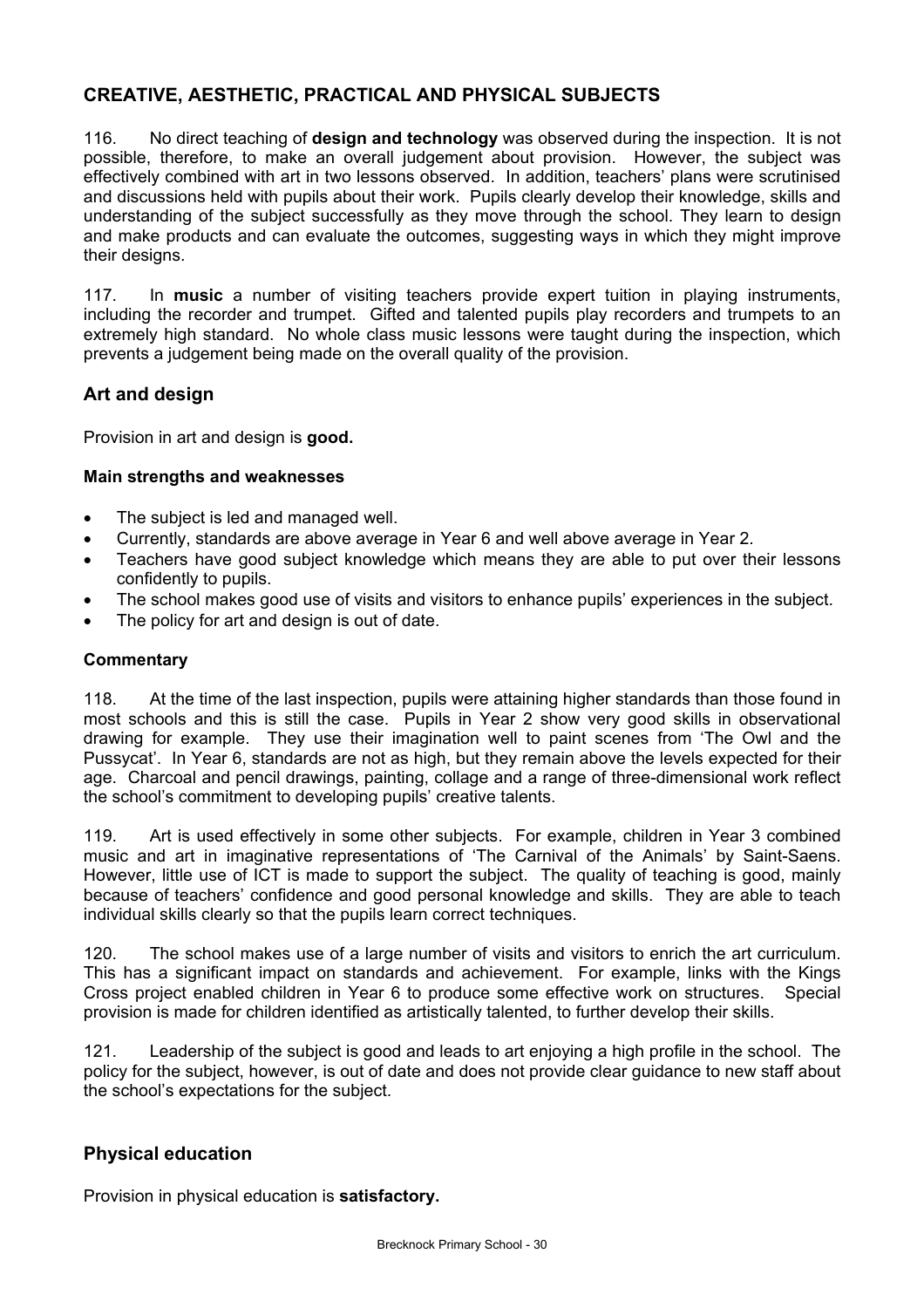### **Main strengths and weaknesses**

- Extra curricular provision contributes very well to pupils' achievements.
- Teaching is good and pupils achieve well.
- There is no provision for pupils in Years 3 to 6 to learn to swim.

# **Commentary**

122. There are many good opportunities for pupils to participate in a variety of sporting activities outside the school day. These include football, cricket, dance, gymnastics, netball and rugby. Many of these activities are organised and led by teachers and this shows good levels of commitment to the pupils. The school takes part in many competitive tournaments and inter-school matches with a great deal of success. As a result of this additional provision, pupils are able to improve their skills and gain much enjoyment from active participation in sport. The annual school journey to Kent gives Year 6 pupils good opportunities to try out a range of outdoor and adventurous activities as well as contributing positively to their personal and social skills. Overall standards are in line with national expectations for pupils in Years 2 and 6.

123. Teaching is good throughout the school. Teachers manage their pupils well and this results in pupils working safely and with good concentration in even the most active lessons. Pupils respond well to the good teaching and try their hardest to succeed in the tasks set for them. Planning is thorough and teachers ensure that the work is at a suitable level for the capabilities of their pupils.

124. The pupils in Reception and in Years 1 and 2 are able to learn to swim in the school's own learner pool. This is extremely useful as they learn to be confident in water from an early age. However, the pool is not large enough to be used by the older pupils and there is no provision for those in Years 3 to 6 to learn to swim to a higher standard. It also means that they, and any new arrivals to the school, do not have the opportunity to reach the nationally expected standard in swimming by the time they leave. The school is aware of this and is presently seeking to reach a solution by using the local swimming baths for lessons.

125. The subject is led and managed effectively. A wide range of coaches and organisations work with the pupils on various aspects of physical education. Teachers are given a lot of useful support and additional training to help improve their teaching skills and make their pupils learn more effectively. However, the school has been slow to address the lack of swimming provision between Years 3 and 6.

# **PERSONAL, SOCIAL AND HEALTH EDUCATION**

126. Provision in personal, social and health education is satisfactory. Much is covered through assemblies, the religious education programme and science lessons. Pupils have good opportunities to develop their personal and social skills when they attend the residential journey and other school visits.